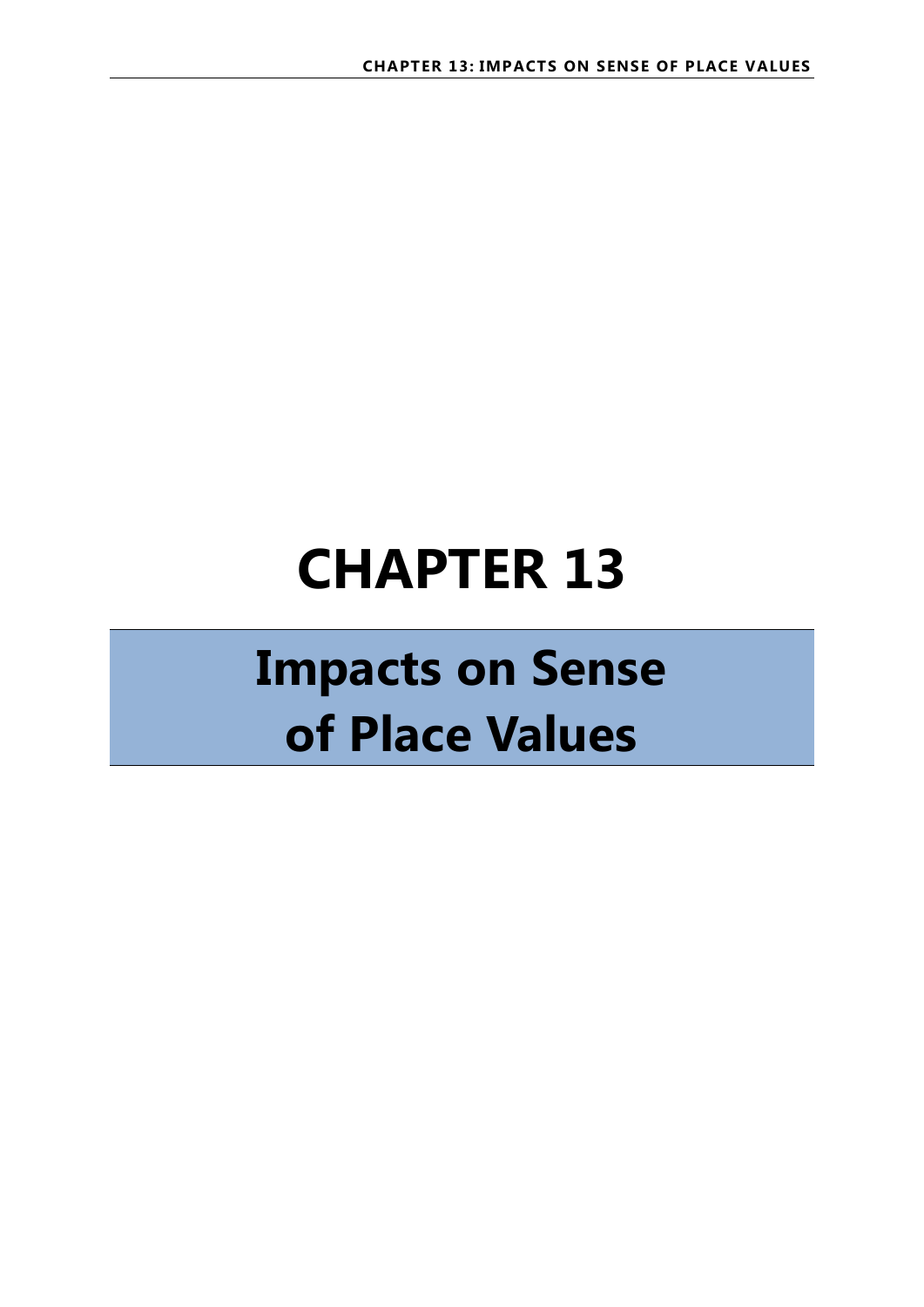## **CHAPTER 13: IMPACTS ON SENSE OF PLACE VALUES**

| <b>Integrating Author:</b>    | Leanne Seeliger <sup>1</sup>                                                            |
|-------------------------------|-----------------------------------------------------------------------------------------|
| <b>Contributing Authors:</b>  | Mike de Jongh <sup>2</sup> , David Morris <sup>3,4</sup>                                |
| <b>Corresponding Authors:</b> | Doreen Atkinson <sup>5</sup> , Katie du Toit <sup>6</sup> , Jolynn Minnaar <sup>7</sup> |

- **<sup>1</sup>** University of Stellenbosch, Stellenbosch, 7600
- <sup>2</sup> University of South Africa (UNISA), 0003
- **<sup>3</sup>** McGregor Museum, Kimberley, 8300
- **4** Sol Plaatje University, Kimberley, 8301
- **<sup>5</sup>** Department of Development Studies, Nelson Mandela Metropolitan University, Port Elizabeth, 6031
- **<sup>6</sup>** Karoo Tertiary Enrolment &Access Centre, Kimberley, 8300
- <sup>7</sup> Filmmaker, Cape Town

*Recommended citation*: Seeliger, L., de Jongh, M., Morris, D., Atkinson, D., du Toit, K. and Minnaar, J. 2016. Impacts on Sense of Place. In Scholes, R., Lochner, P., Schreiner, G., Snyman- Van der Walt, L. and de Jager, M. (eds.). 2016. Shale Gas Development in the Central Karoo: A Scientific Assessment of the Opportunities and Risks. CSIR/IU/021MH/EXP/2016/003/A, ISBN 978-0-7988- 5631-7, Pretoria: CSIR. Available at<http://seasgd.csir.co.za/scientific-assessment-chapters/>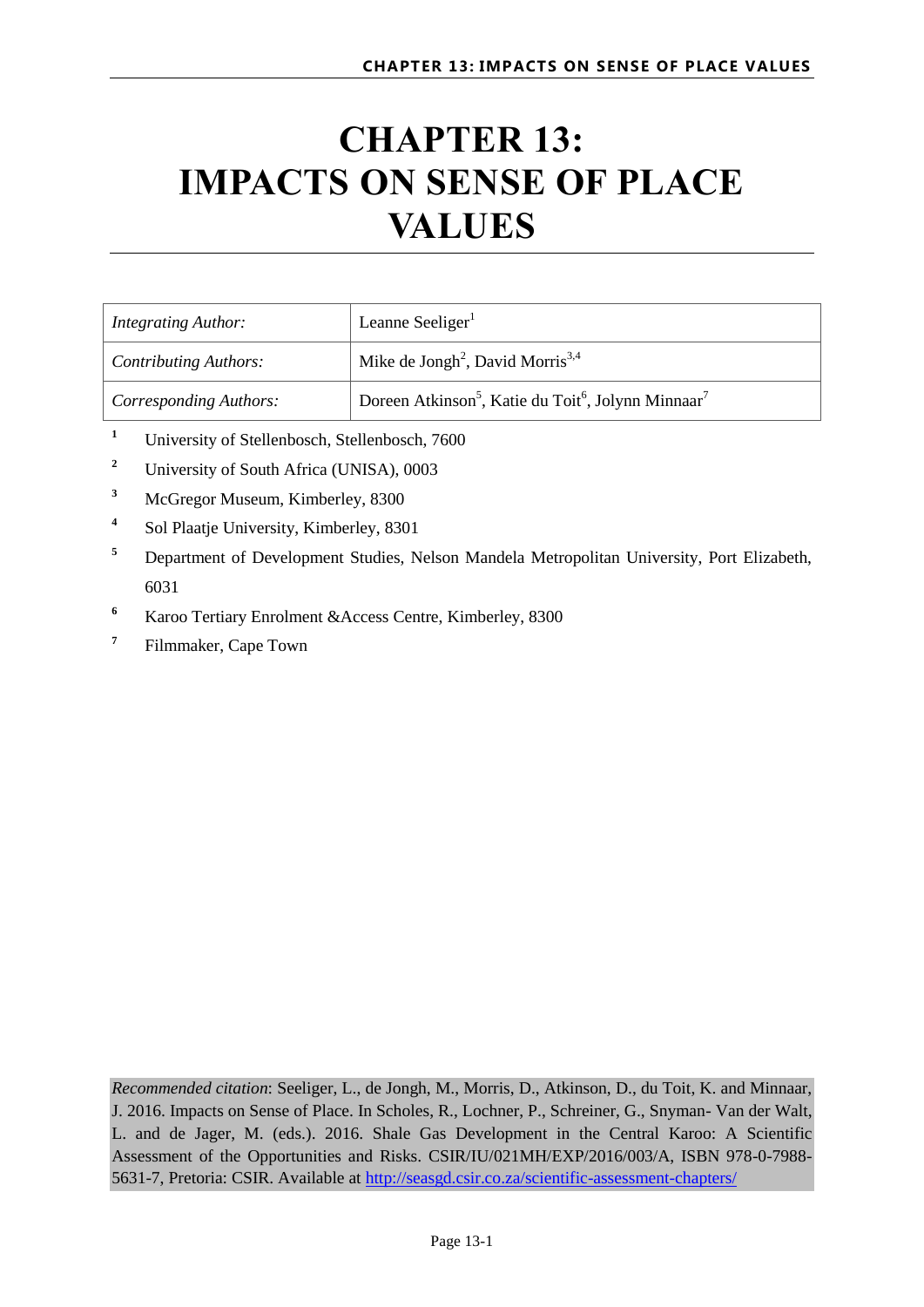### **CONTENTS**

| <b>CHAPTER 13: IMPACTS ON SENSE OF PLACE VALUES</b>                   | $13 - 7$  |  |  |  |  |
|-----------------------------------------------------------------------|-----------|--|--|--|--|
| 13.1<br><b>Introduction and scope</b>                                 | $13 - 7$  |  |  |  |  |
| 13.2<br>Overview of international experience                          | $13 - 11$ |  |  |  |  |
| 13.3<br>Special features of the Karoo as an iconic place              | $13 - 12$ |  |  |  |  |
| 13.3.1<br><b>Established Commercial Farmers</b>                       | $13-13$   |  |  |  |  |
| <b>Emerging farmers</b><br>13.3.2                                     | $13 - 14$ |  |  |  |  |
| 13.3.3<br>Farm labourers                                              | $13 - 14$ |  |  |  |  |
| Karretjie People<br>13.3.4                                            | $13 - 14$ |  |  |  |  |
| 13.3.5<br><b>Botanists</b>                                            | $13-15$   |  |  |  |  |
| 13.3.6<br><b>Astronomers</b>                                          | $13-15$   |  |  |  |  |
| 13.3.7<br>Palaeontologists                                            | $13-15$   |  |  |  |  |
| 13.3.8<br>Archaeologists                                              | $13-16$   |  |  |  |  |
| 13.3.9<br>Lifestyle farmers                                           | $13-16$   |  |  |  |  |
| 13.3.10<br><b>Creatives and Retirees</b>                              | $13-16$   |  |  |  |  |
| The Land Claimants<br>13.3.11                                         | $13-17$   |  |  |  |  |
| 13.3.12 SGD Companies                                                 | $13-17$   |  |  |  |  |
| Low skilled workers, the unemployed and the youth<br>13.3.13          | $13-18$   |  |  |  |  |
| 13.3.14 Tourists                                                      | $13 - 18$ |  |  |  |  |
| 13.4<br>Relevant legislation, regulation and practice                 | $13-19$   |  |  |  |  |
| 13.5<br>Key potential impacts and their mitigation                    | $13 - 20$ |  |  |  |  |
| 13.6<br>Limits of acceptable change                                   | $13 - 27$ |  |  |  |  |
| 13.7<br><b>Risk assessment</b>                                        | 13-28     |  |  |  |  |
| How the risks are measured?<br>13.7.1                                 | 13-28     |  |  |  |  |
| 13.7.2<br>Risk assessment table                                       | 13-29     |  |  |  |  |
| 13-32<br>13.8<br>Best practice guidelines and monitoring requirements |           |  |  |  |  |
| 13.9<br><b>Gaps in knowledge</b><br>$13 - 33$                         |           |  |  |  |  |
| 13.10 References<br>$13 - 33$                                         |           |  |  |  |  |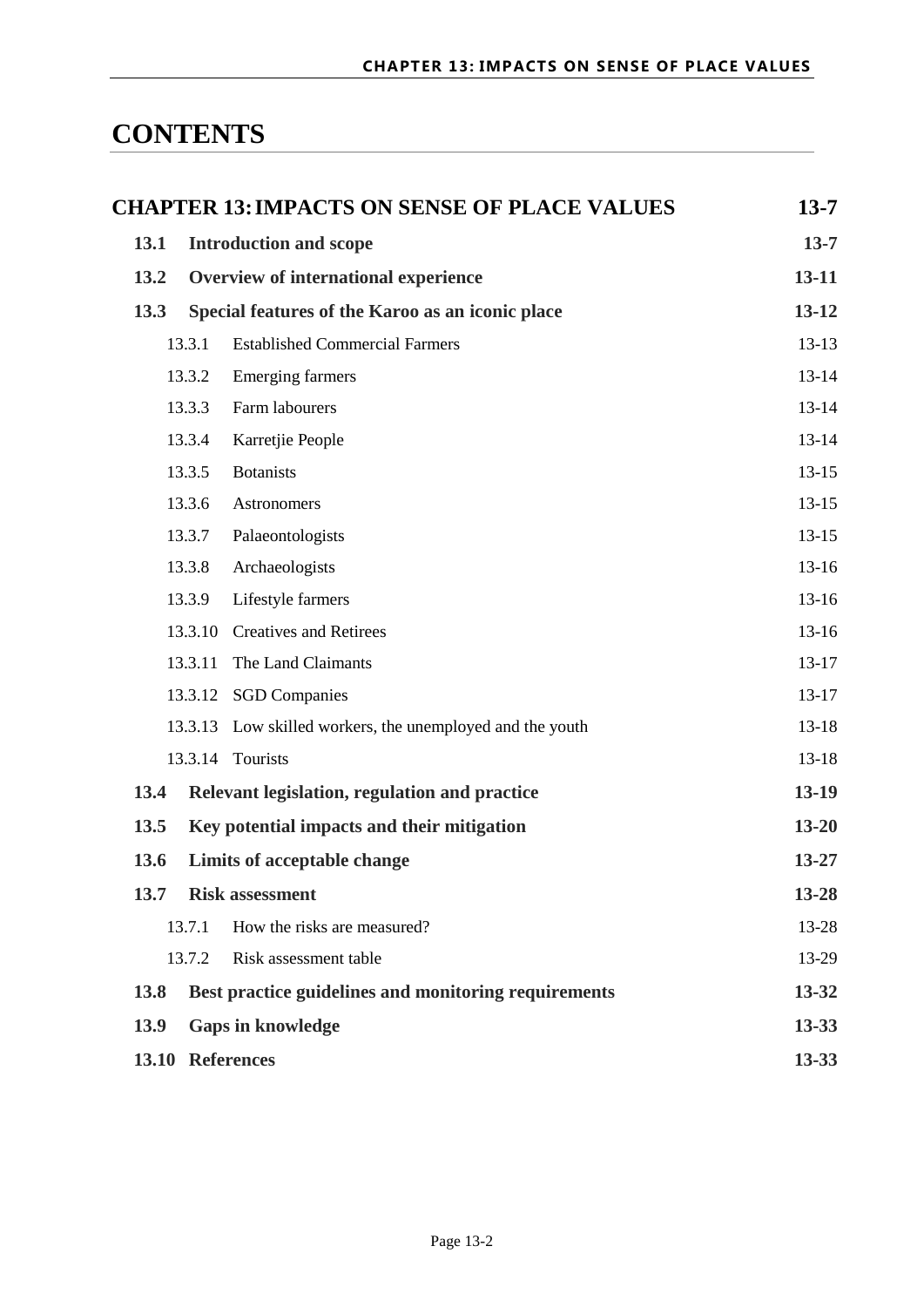## **Table**

| Table 13.1:     | 13-32                                                                |           |
|-----------------|----------------------------------------------------------------------|-----------|
|                 |                                                                      |           |
| Figure          |                                                                      |           |
| Figure $13.1$ : | Key dimensions of the variation in sense of place in the study area. | $13 - 21$ |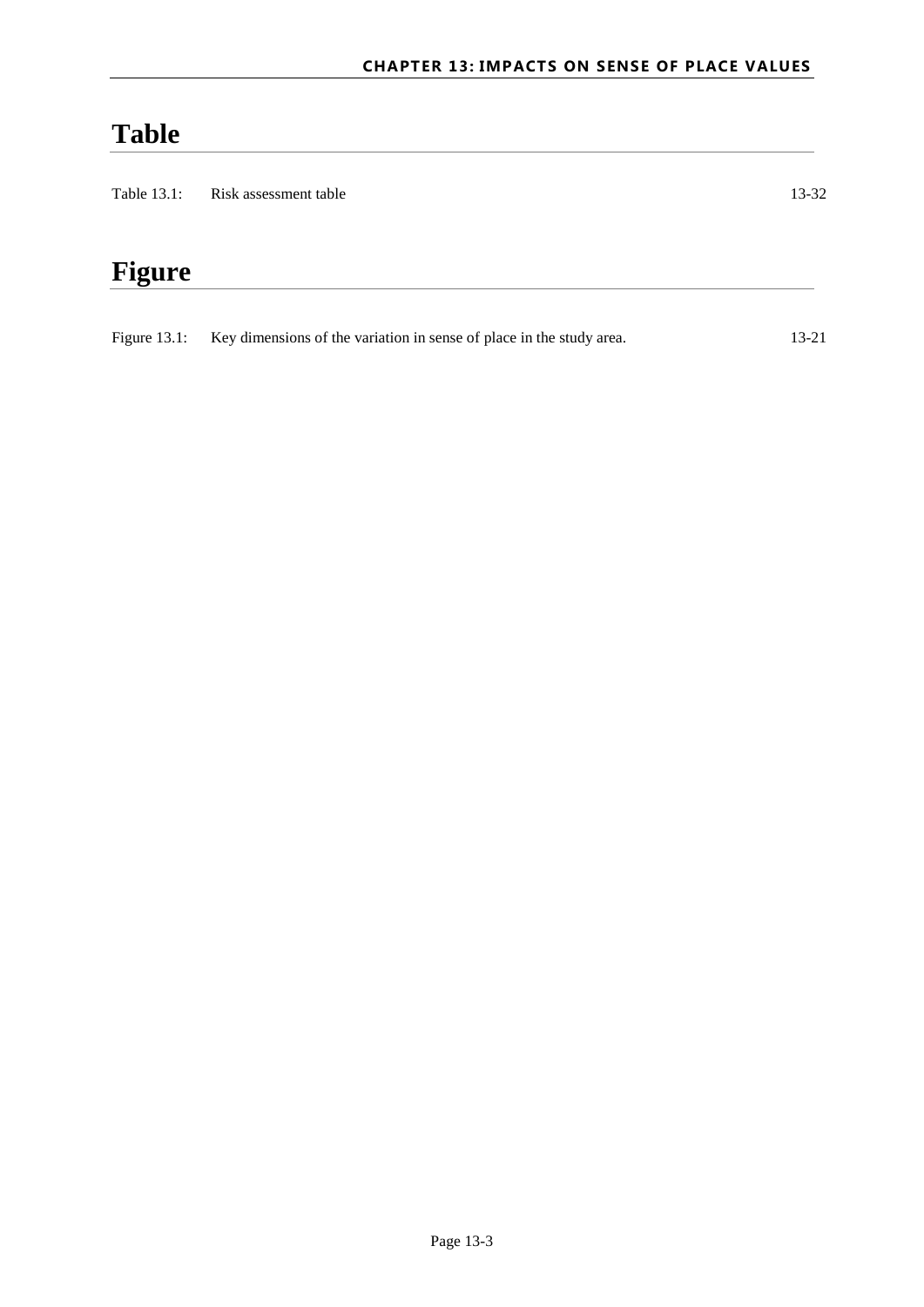### **Executive Summary**

- 1. **It is more meaningful to speak of senses of place in the Karoo rather than to attempt to define a single sense of place for the Karoo.** This does not mean that all senses of place are equally valid or that any sense of place is justifiable within all contexts. Senses of place are often shared by people who either live in a place, or those who value it as a destination for work or holidays or who view it from an outsider's perspective. Some senses of place may have greater legitimacy than others. They may be regarded to have more value because they are shared by a greater number of people or potentially create value for a larger number of people. Others have more impact because it is the majority view of the people who own land and/or pay taxes and still others carry more weight because they are compatible with a diversity of certain perspectives.
- 2. **The different senses of place in the Karoo can be placed on a spectrum, ranging from strong anthropocentrism (transformed sense of place) to intrinsic value theories (more static senses of place).** The strong anthropocentric sense of place values (like shale gas development (SGD)) allow for significant transformation of the natural world. It is argued that it is permissible to substitute the current rural sense of place with an industrial sense of place because of the economic benefit it could unlock for the South African population as a whole in the form of energy self-sufficiency. Some people argue that this denotes a weak sense of place. More intrinsic sense of place value theories that appreciate the Karoo for its different inherent cultural, botanical, historical, astrological, palaeontological and archaeological significance, are largely against significant physical transformation of the Karoo. They argue that these different forms of heritage are of both national and international significance. They believe that something as invasive as SGD will cause an irrecoverable loss of sense of place.
- 3. **All stakeholders in the scientific assessment, including shale gas developers, have an explicit or implicit sense of place.** Some authors argue that a sense of place of the Karoo that is based on the shale gas energy that can be extracted is not a sense of place at all but merely an appreciation of certain utilitarian values present there. This Chapter argues differently. It proposes that there is no one way of valuing a place that can claim a priori more legitimacy than another, except by persuasion of others to that particular point of view. Valuing the Karoo for a job that is linked to SGD is as much a sense of place/or placelessness as valuing it as a tourism destination.
- 4. **Some senses of place are in conflict with one another whereas others are more compatible.** It could be argued, for example, that shale gas developers employ a sense of place that is in conflict with the average Karoo tourist's sense of place that usually involves a sense of nothing or remoteness. Should SGD occur, a significant measure of this remoteness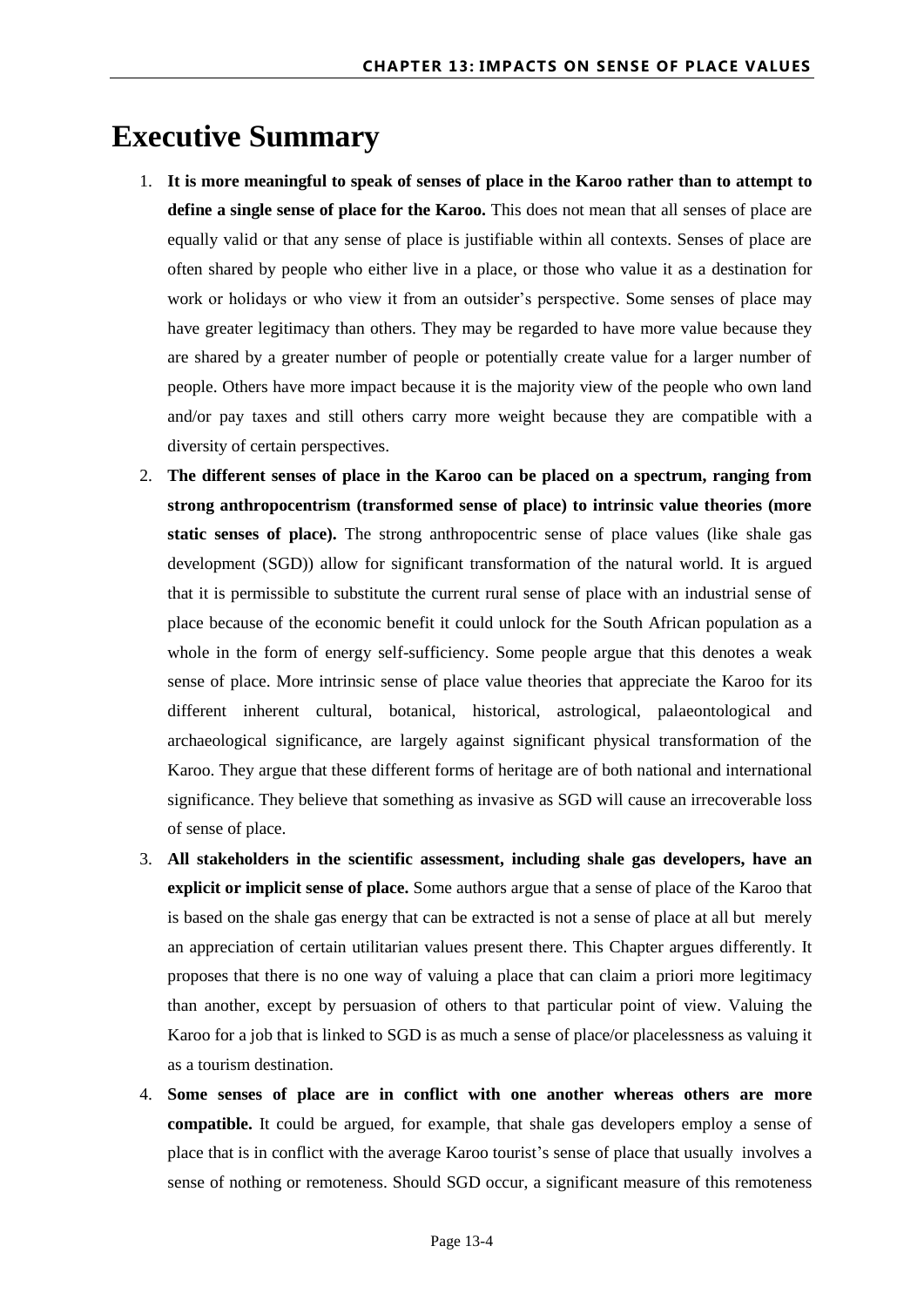or "Niks" of the Karoo could be lost forever. However, for example, the tourism industry's sense of place and the farming community's sense of place are far more compatible and even supportive of each other. They both encourage low levels of noise, open space and limited numbers of people.

- 5. **Sense of place is not adequately protected in Environmental Impact Assessment (EIA) and development planning processes.** The principles of the National Environmental Management Act (NEMA) call for the consideration of all people's values and the investigation of any potential impacts on it. However, the processes and additional legislation required to achieve this are inadequate. The National Heritage Resources Act (NHRA), for example, does not define or consider sense of place directly but allows for its protection under the definition of National Estate which discusses the concept of cultural landscapes. The timeframes for EIA or other regulatory processes are too short to allow for communities to reach agreements on levels of acceptable change insofar as it is related to sense of place. While debates on acceptable change on senses of place can be more appropriately addressed in strategic planning frameworks such as Spatial Development Frameworks (SDFs) and Environmental Management Frameworks (EMFs), the quality of participation and the resultant frameworks are not up to standard.
- 6. **SGD in the United States (US) has led to a loss of sense of place.** In Pennsylvania, East Ohio, West Virginia and Colorado, where significant SGD has taken place, citizens have complained of significant negative impacts on sense of place. Over time many citizens have experienced a loss of social identity and a feeling of alienation. The main drivers of these negative impacts have been increased population numbers, visual changes to landscapes, pollution caused by shale gas, higher volumes of traffic and the cultural diversity of people that now reside in these places. While it is anticipated, based on earlier research of similar projects, that a new sense of place will emerge along with another form of social cohesion, this might not compensate for the loss of a particular way of life that cannot be reinstated.
- **7. It is not always possible to compensate for loss of sense of place.** Karretjie People, who are itinerant shearers, have historically lived a nomadic existence moving from one farm and town to another. While they could potentially be compensated by shale gas developers for loss of place due to the industrialisation of the parts of the Karoo, they cannot be compensated for the loss of lifestyle or identity that will accompany this transition. This is true for farmers too but it is especially a concern for Karretjie People and other marginalised communities given their vulnerable economic status and their ephemeral, intangible and almost subliminal connection with the Karoo. However, it could also be argued that even if SGD doesn't proceed it is not a given that their current lifestyles would continue unaltered e.g. due to changes in the farming practices.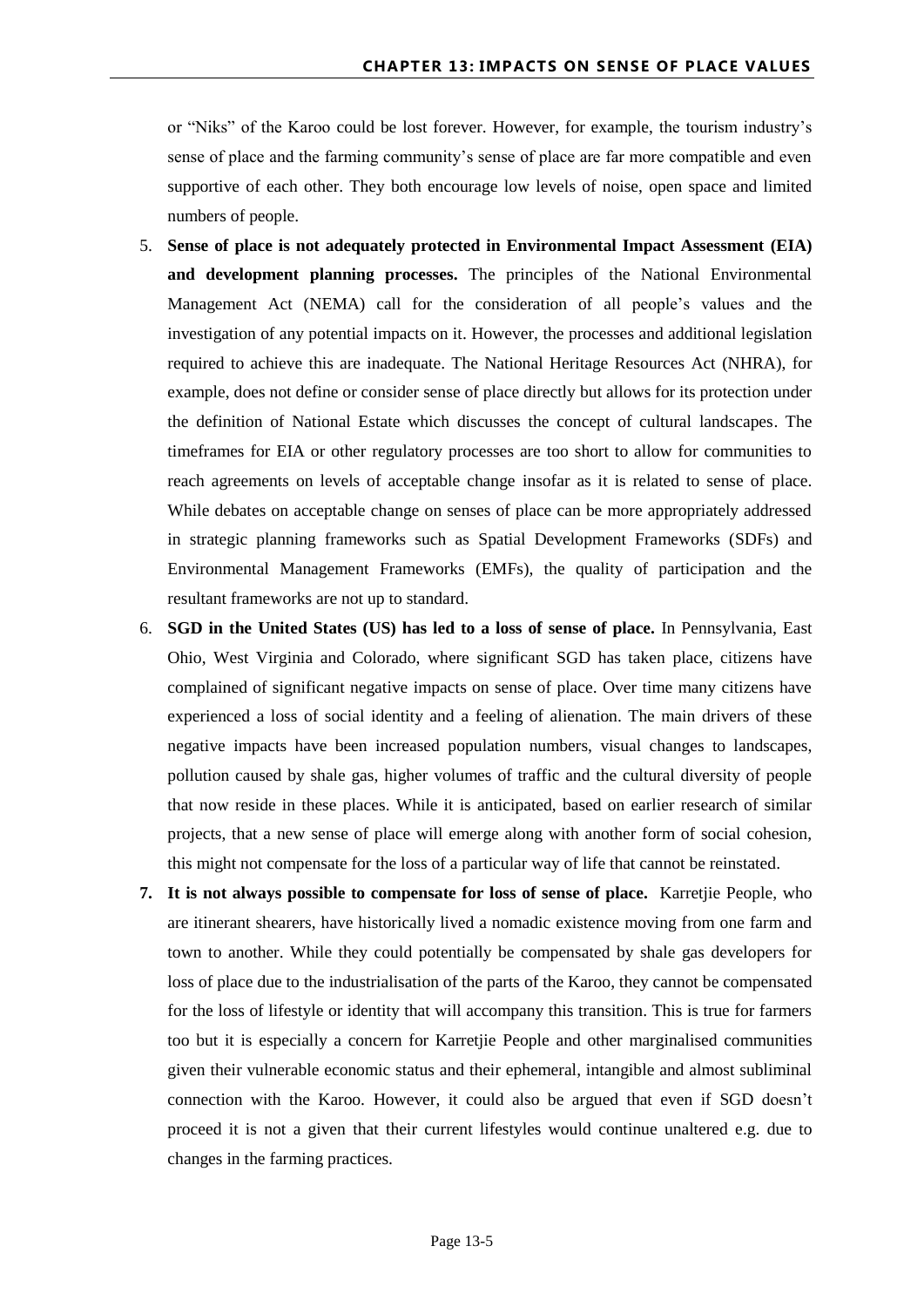- 8. **This scientific assessment is not able to provide detailed senses of place, but can currently draw limits of acceptable change based on the existing landscape and its land use**. It is recommended that all natural and built heritage sites in the Karoo be regarded as nogo areas and protected by a negotiated buffer from SGD to protect the tourism and heritage potential of these areas. This is insufficient, so in future Strategic Environmental Assessments (SEAs), it is recommended that indicators for sense of place values be included for proposed development projects.
- 9. **Detailed empirical research of specific sense of place values in a particular context are recommended to be developed in EIAs, SDFs and EMFs**. It is recommended that both quantitative (Likert type surveys) and qualitative (ethnographic type interviews) research should be mandatory in EIAs, SDFs and EMFs to gauge sense of place values. Orton et al. (2016) regards interviews as a mitigation measure for living heritage when people are removed from the land. This Chapter attempts to prevent this loss of sense of place values in the first place by including the m in development processes. The research data gathered would enable communities to develop sense of place indicators within the public participation processes of SEAs, EIAs, SDFs and EMFs that could monitor the limits of acceptable change to their communal sense place.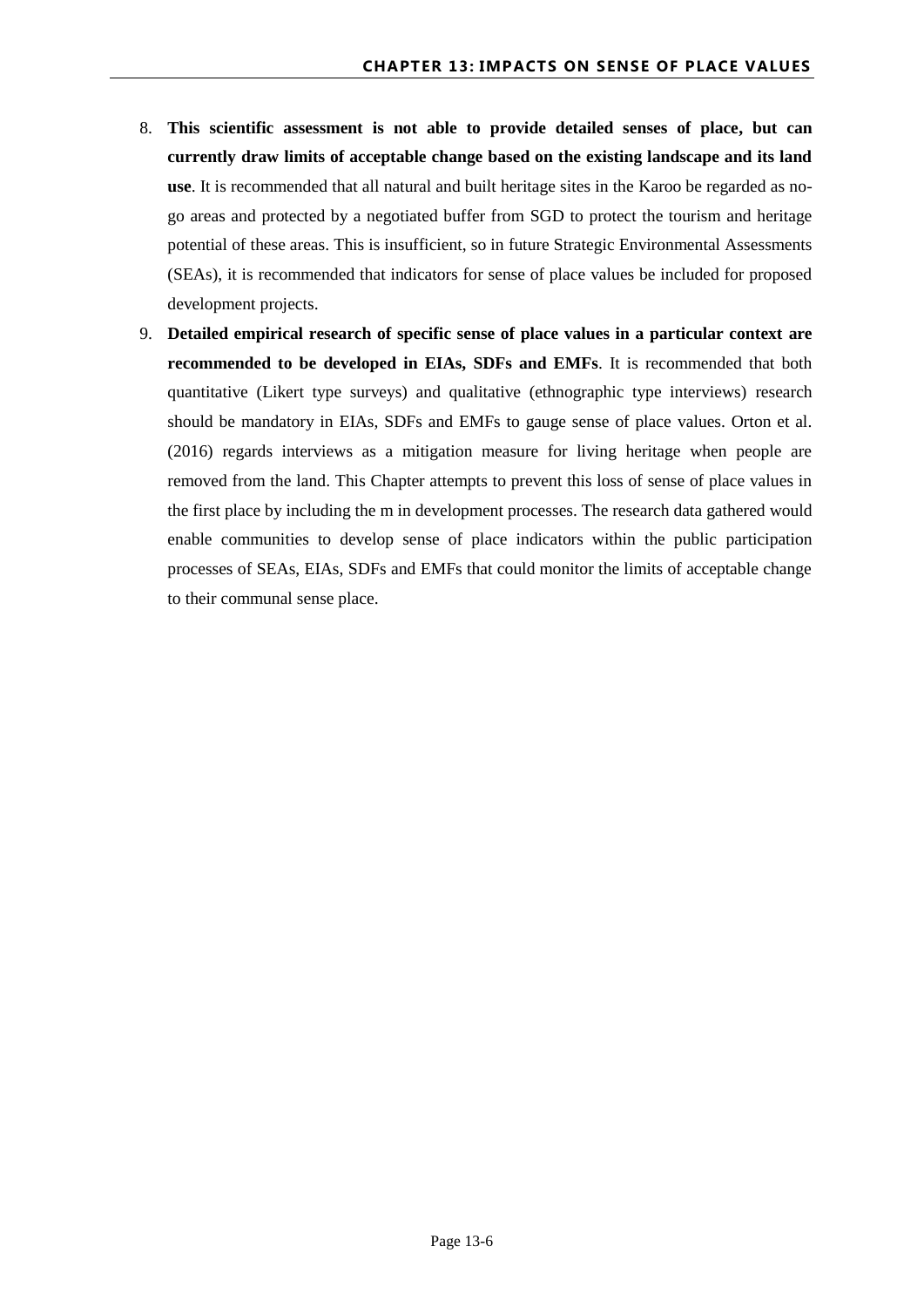#### <span id="page-7-0"></span>**CHAPTER 13: IMPACTS ON SENSE OF PLACE VALUES**

#### <span id="page-7-1"></span>**13.1 Introduction and scope**

What is meant by this topic? "Sense of place" is emerging as one of the key factors that affects how people respond to energy developments that cause large scale land use changes (Jacquet and Stedman, 2014). As technology advances and populations grow so companies and governments worldwide are looking for new ways to extract energy. Many of these new projects create widespread social and environmental change in the communities where they are being introduced. Shale gas development (SGD), because of the industrial nature of the activity and its location in remote areas, is a form of energy extraction that particularly affects collective and individual "senses of place". Communities in the United

Sense of place is a complex concept that explores the range of factors which define the local distinctiveness of a specific place and the ways in which people experience, use and understand that place. It comprises an attachment that is created from an emotional connection to a place; an identification that makes it part of the person or community and lastly a functional dependence because it is needed for economic or recreational activities (Zia et al., 2014).

States (US) have begun to oppose SGD with specific reference to an anticipated change to their "sense of place".

The recognition of "sense of place" within scientific assessments reminds us that natural resources are inextricably linked to a social and political context. The concept of sense of place creates a powerful medium for framing the relationship between people, place and events. By recognising that people are part of the ecosystem, and vice-versa, sense of place has the potential to bridge the gap between the science of ecosystems and their management (Larson, 2013). If environmental managers hence understand the meanings and social relations that people attach to an area they will better able to respond and manage these bonds in a way that promotes sustainability (Williams and Stewart, 1998).

Different senses of place depict different ways of valuing a particular physical context, some based on use values to human beings like farming or SGD and others based on the intrinsic value of physical or social environments. Sense of place meaning takes on a variety of forms. Often the community itself is what gives the place its uniqueness. The people of the Karoo town of Nieu Bethesda where the famous owl house stands, for example, are an attraction in themselves. The town is described as "one big family" with "strong-minded, intelligent" people living there (Shenton, 2012). Other times sense of place is found in objects. Culinary artist Rachel Botes locates the Karoo's unique sense of place in its food and its soil. Botes (2015) associates it with ostrich eggs, springbok, figs, olives and the blue sky. This is all called living heritage.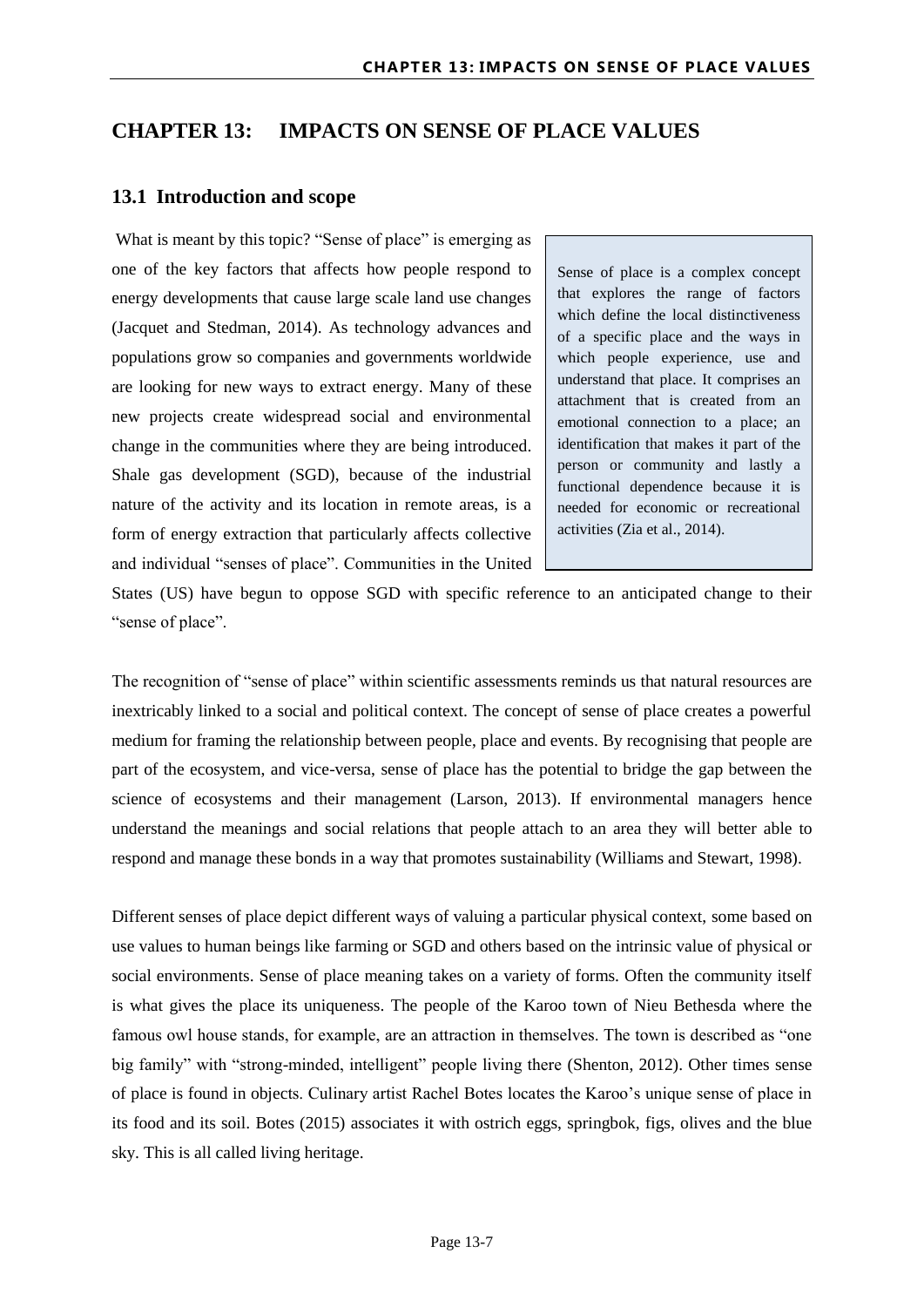For others it is a deep-seated emotional connection. "For most of my life the Karoo has just been a dusty old place that I was ready to leave as soon as I could. It was a vast, dry landscape that blurred on my way to boarding school in a nearby town….I have learned that the silence is not a stifled one but the sense of a deeply rooted peace that transcends your and my lifetime. Its vast landscape is not one of abandonment or emptiness but of space that holds" (Minnaar, 2015).

For tourists, like Ronell Engelbrecht it is an aesthetic adventure. "… when the city life gets too much for my weary soul, the first place that I long for, is Calitzdorp. I can only close my eyes, and whisk myself away to the Huis River Pass, or the Rooiberg Pass or Groenfontein Road … and let the silence flow through your body; have you ever experienced a thunder storm while driving through Huis River Pass at dusk with the rock formations changing colour that is unbelievable; have you ever watched the sun rise while sitting under the tree in Gamkasberg Nature Reserve, with no living soul in sight" (Engelbrecht, 2016).

For the landless, Karretjie People who move from one town to the next on donkey carts as itinerant shearers, it is a place of hardship but belonging and of space with relative freedom of movement (De Jongh, 2004). This theme of hardship is also emphasised by some groups like the Karoo Shale Gas Community Forum which is promoting SGD as a form of economic upliftment for the area. "The Karoo is beautiful, but it is also a very sad place. In winter, you see children walking to school barefoot without shoes, through the frost," says Chairman Chris Nissen (Du Venage, 2013).

For emerging farmworkers and dwellers represented by the Southern Cape Land Committee (SCLC) the Karoo is a source of work. "We are extremely worried because farmworkers will lose their jobs and they will lose their homes on the farms and they don't have the financial means to move anywhere else," says organiser Chriszanne Janse van Rensburg (Karoospace, 2012).

The Karoo for the farming community is a multi-billion Rand industry that directly or indirectly supports nearly 100 towns, thousands of schools, hundreds of banks and retailers, and about a million people. Similarly, for retirees and creatives it has become a place to reinvent yourself. "Stockbrokers become rose growers. Company mavens become cheese-heads. Former coal miners now make forest fairies for a living. Old journos become wine-makers" (Marais and du Toit, 2016).

For the national government, the Karoo and its shale gas possibilities is a place of great potential wealth generation for the country. The Department of Mineral Resources (DMR) reports on the possibilities: "It is expected that the contribution of SGD to the growth of the economy and Gross Domestic Product (GDP) would be enhanced by the necessary creation of service industries with all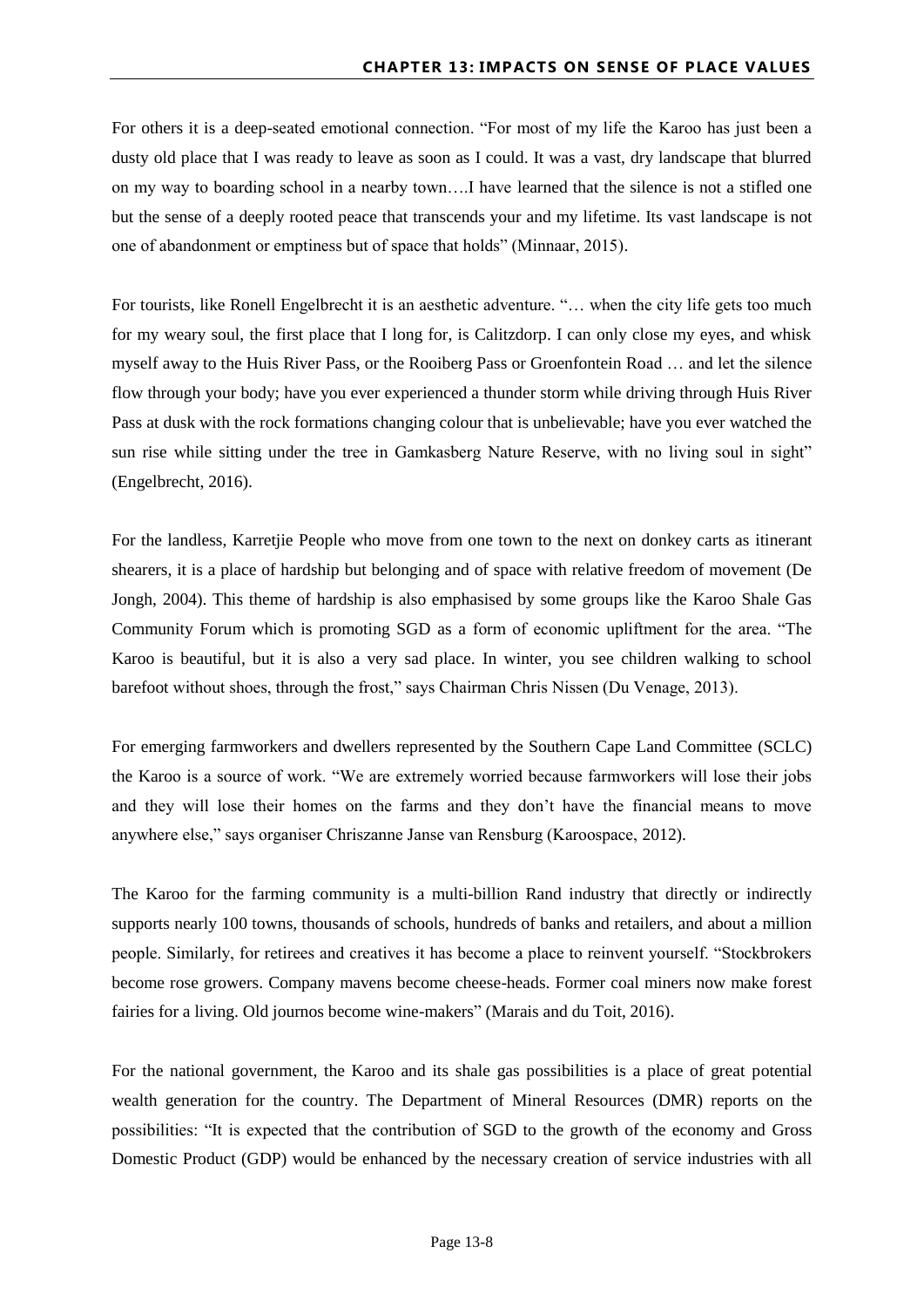the attendant implications for sales of goods and services… The potential long-term direct employment opportunities are likely to number in the tens of thousands, with similar numbers in the industries consuming the gas" (DMR, 2012). The number of jobs opportunities for locals is, however, estimated to be much less by some economists. (See Van Zyl et al. (2016) for a more detailed discussion of the impacts on the economy).

A sense of place is a dynamic concept that changes over time. This is illustrated within the travel and tourism industry. In the past, the Karoo was a stop-over as a holiday destination and depicted as a grim, monotonous landscape in travel logs. In the last three decades, the emerging interest in adventure tourism and stargazing in remote places has seen renewed interest in the Karoo as a tourist destination (Atkinson, 2016).

Sense of place values are also political and socially constructs. Each effort to create a place becomes an expression of the values and beliefs of a collection of people in a historical context. Something of this historical dimension of sense of place is expressed in the latest archaeological excavations in Biesje Poort in the Southern Kalahari where, because of the many different layers of objects and interpretations, archaeologists struggle to find a definitive understanding of the meaning of the history of the site. Some archaeologists are calling for the conversation to be kept open so the full range of interpretations can be heard (Morris, 2014). Morris (2014) writes "Narrating Biesje Poort has been about acknowledging the strain of representation, indeed announcing the 'creaking', the gaps, the vagueness, the not-always-coherent multi-strandedness of the available accounts".

Given the diverse, changing, subjective nature of sense of place described above, some argue that it is not meaningful to include it in a Strategic Environmental Assessment (SEA) process. However, others argue that sense of place contains both subjective and objective aspects and that it can be measured (Zia et al., 2014). Landscape architects argue this from a visual perspective. They say there are certain features of a landscape that are more objectively pleasing to a greater number of cultures and people than others. They have found that these features evoke the same positive or negative feelings across a cross section of people (Newtown Landscape Architects, 2011).

Social scientists are beginning to argue that sense of place should be taken more seriously in risk analysis too (Jacquet and Stedman, 2014) because it often indicates strong opposition to land use change and the likelihood of social disruption if the development proceeds. This is because it disturbs not only the economic dependence of people on a place but also their emotional attachment and identity. This is especially the case in small remote communities where the roles of people and the identity of communities are not subject to much change.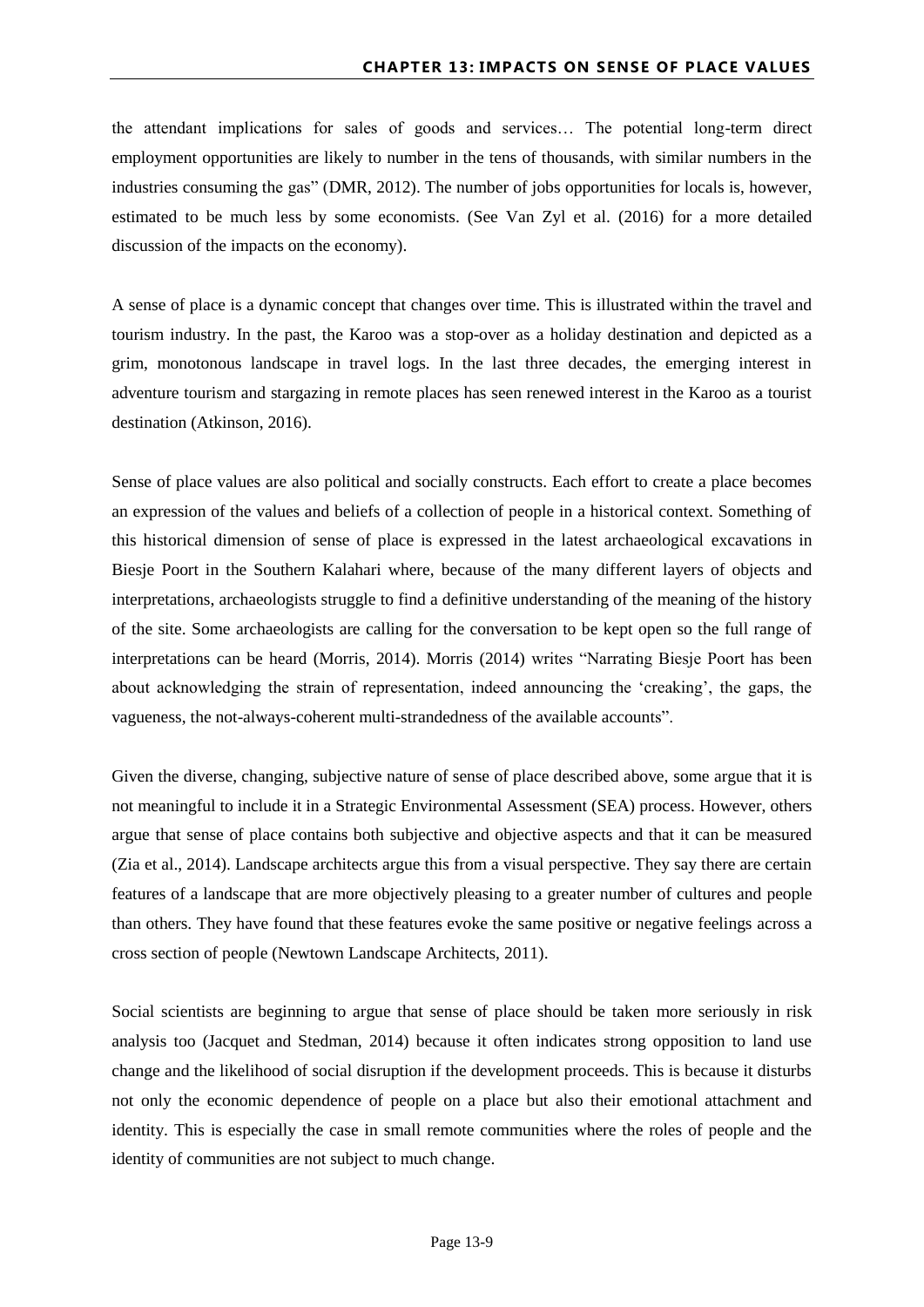One example of a group like this are the Karretjie People whose primary resource base lies in the clientele (the farmers) beyond their own community, and their capital is largely verted and maintained through their specialised skill and the service that they render shearing. They are both integral and peripheral to the wider community and hence they occupy and exploit a distinct social and economic niche. And herein lies their vulnerability – a high premium is placed on spatial mobility and the value they attach and accessibility and variability of place.

The concept of sense of place is also referred to in several other Chapters, each differently and each in a more narrow sense. Atkinson et al. (2016) links the concept to that of collective memory. The connection here is between "history and place". Umejesi (2015) writes that histories are attached to places and the environmental value we attach to a place comes largely through the memories and historical associations we have with it. Toerien et al. (2016) links sense of place to "Die Niks" or the remoteness, silence and solitude that attract people to the place. Within Orton et al. (2016) it is referred to as the meaning, identity and intrinsic character of a place, as provided by its natural and cultural features and one's experience thereof. The visual aspect of sense of place within heritage is particularly well researched with a visual impact methodology devised to rate a place's sense of place value.

This Chapter adopts the broadest interpretation of the concept in an effort to compare all the different claims made with regard to sense of place. Judgement is deliberately not made on whether an industrial sense of place for the Karoo has more value than a remote, untouched sense of place (sometimes referred to as a "wilderness"). It is not the brief or responsibility of this scientific assessment to do this, but rather to identify the full range of sense of place values that are expressed by the people/communities. We therefore acknowledge how all expressions of sense of place demonstrate a form of environmental value ranging from very anthropocentric values that allow for an extensive transformation of the physical environment of a place (and could be labelled a more transient sense of place) to more intrinsic values that limit human interference in a landscape (representing more static senses of place).

It should be noted that by deliberately not making a judgement in a scientific assessment does not imply that a judgement cannot or should not be made or that all claims to sense of place are equally valid. It is the responsibility of the communities involved in an Environmental Impact Assessment (EIA) to make this judgement. There will be interpretations of sense of place that may directly conflict with each other and others that are more compatible in a particular context. It is the responsibility of the government and communities involved to engage with these, and justify why they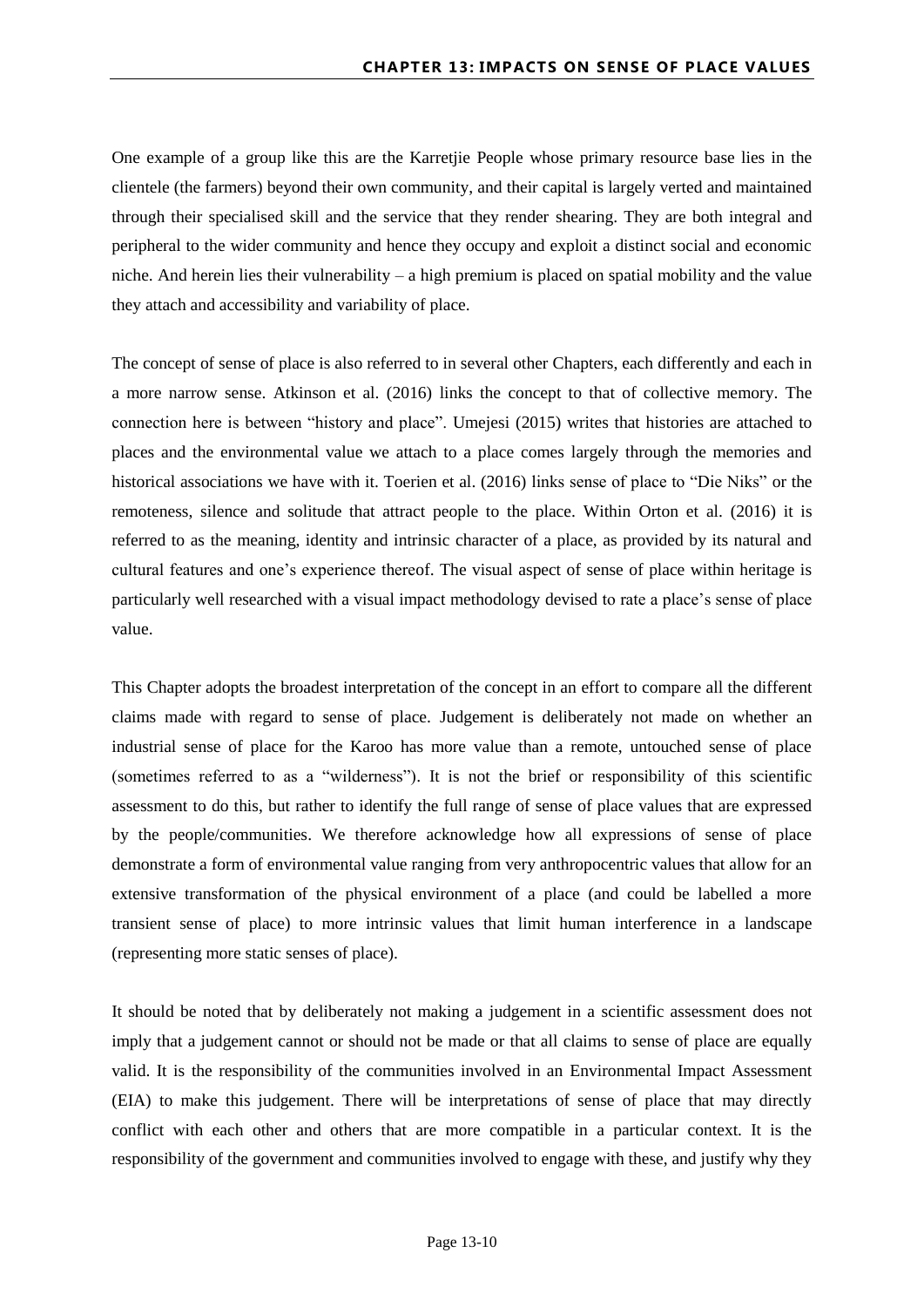prioritise a certain sense of place over others. By doing this they are creating new senses of place or sustaining a particular sense of place. This reinforces the importance of individuals and communities registering as interested and affected parties (I&AP) in EIAs.

#### <span id="page-11-0"></span>**13.2 Overview of international experience**

SGD in the US has brought the issue of "sense of place" to the fore, with specific or implied mention in the literature in Pennsylvania (Perry, 2012), Eastern Ohio (Willow et al., 2014), West Virginia (Sangaramoorthy et al., 2016) and Colorado (Jacquet and Stedman, 2014). While some of the changes to sense of place have been positively encountered, many have been considered negative with some being found to have caused widespread social disruption. The key drivers to a disrupted sense of place have been the rapid change in population diversity and numbers, increased traffic, speedy industrial land development, pressure to submit to gas industry demands, the violation of environmental and administrative laws, land erosion, mudslides, chemical run off and changes in air and water quality. Another key driver of loss of sense of place has been an anticipated, rather than an actual loss of community cohesion and identity as well as uncertainty about potential health impacts.

In Bradford County, Pennsylvania, shale gas was initially perceived positively. It was seen as a way of boosting the local economy and providing jobs for US troops returning from the Middle East. Residents were confident that all environmental concerns would be adequately addressed by the government's environmental protection agency. However, by 2012, researchers described the community as having experienced "acute social disruption and stress ranging from altered connections with place and ruptures in sense of belonging and identity". Residents complained of a feeling of loss or fear of loss (Perry, 2012). Key drivers of loss of sense of place in Bradford County were the rapid change in the county's population, the rapid pace of industrial land development and pressure to submit to gas industry wants and the failure of gas companies and governments to adhere to administrative and environmental legislation and listen to community concerns.

In Eastern Ohio local residents complained of feeling vulnerable, disempowered and insecure in their hometowns. While sense of place is not specifically mentioned it is implied (Willow et al., 2014). These feelings of vulnerability were closely associated with human health concerns. Many were anxious about their own health and that of their families. They were concerned that hydraulic fracturing ("fracking") would contaminate the water and air, resulting in short- and long-term adverse physical health effects. Some additionally discussed stress and mental health consequences. "Several people who have experienced energy development near their homes spoke of the nearly constant worry that began when wells were drilled and may not ever end. Interviewees talked about being afraid to go to sleep with drilling and fracturing underway, about feeling the need to endlessly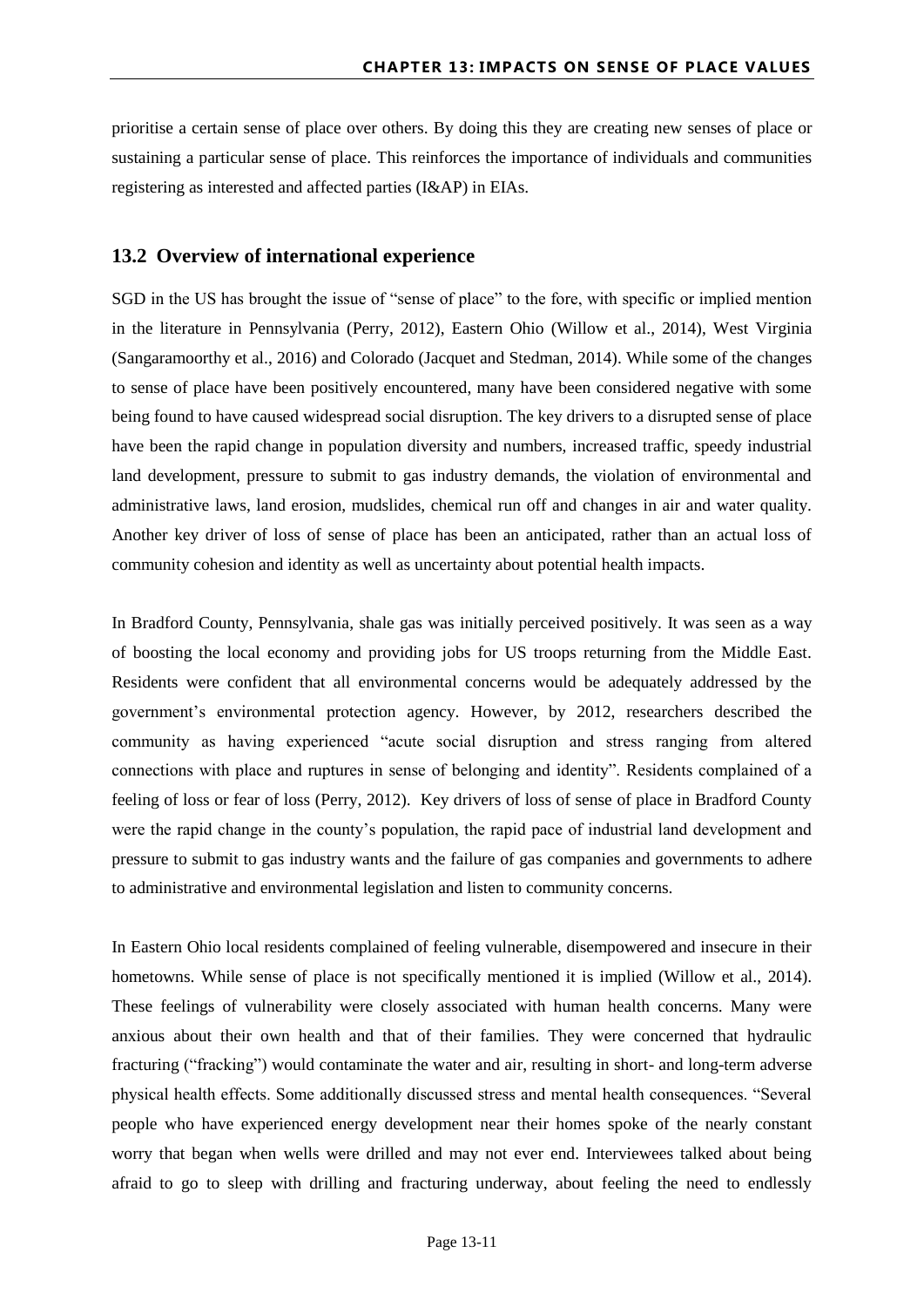rehearse evacuation procedures, about knowing there is danger out there but being unable to pin it down, and about having to decide on a daily basis whether their home is safe to inhabit. In addition to fears related to accidents and direct effects, not knowing if—and how much—contamination is present has also been highly stressful" (Willow et al., 2014).

In Doddridge County, West Virginia, fracking was found to have contributed to a disruption of residents' sense of place and social identity, causing widespread social distress. It influenced how they perceived the environmental and health impacts of fracking (Sangaramoorthy et al., 2016). They were affected by the environmental changes brought about by SGD operations such as increased traffic, land erosion, mudslides, chemical run off and changes in air and water quality. The general change in landscape from rural to industrial was upsetting. On a more concrete level, the separation of surface and mineral rights with regard to land use, with the latter taking precedence, meant they did not always consent to what was being done on their land.

A health impact study of natural gas drilling in Colorado made an indirect mention of a disrupted sense of place when it found that a major source of stress was fear of future changes to community relations and social cohesion that drilling would bring (Jacquet and Stedman, 2014). It was this anticipated loss that caused stress rather than any actual loss as yet being experienced.

#### <span id="page-12-0"></span>**13.3 Special features of the Karoo as an iconic place**

The Karoo does not have a single way in which it is valued as a place; there is rather a multiplicity of ways in which people value it, thereby creating many senses of place. Some senses of place may clash in a given geographical area. There may, for example, be conflict between the desire to exploit shale gas in some areas and the need to preserve endemic plant or animal species in others. Furthermore, SGD might threaten a vulnerable population group's spiritual connection to the Karoo. The itinerant Karretjie People, for example, who attach strong symbolic value to parts of the Karoo may suffer a significant loss of identity as parts of the area industrialise for SGD and no longer resemble anything they understand or have access to.

On the other hand, however, nature tourists' appreciation for wide open spaces may converge with conservationists' need to protect endemic species. It could also merge with the desire of astronomers to keep the bright lights of towns away from their stargazing spots. Moreover, farmers who wish to diversify their sheep farming to include other revenue generating forms of income like agri-tourism, would also welcome keeping the Karoo as free of industrial activity as possible to attract tourists for farm stays.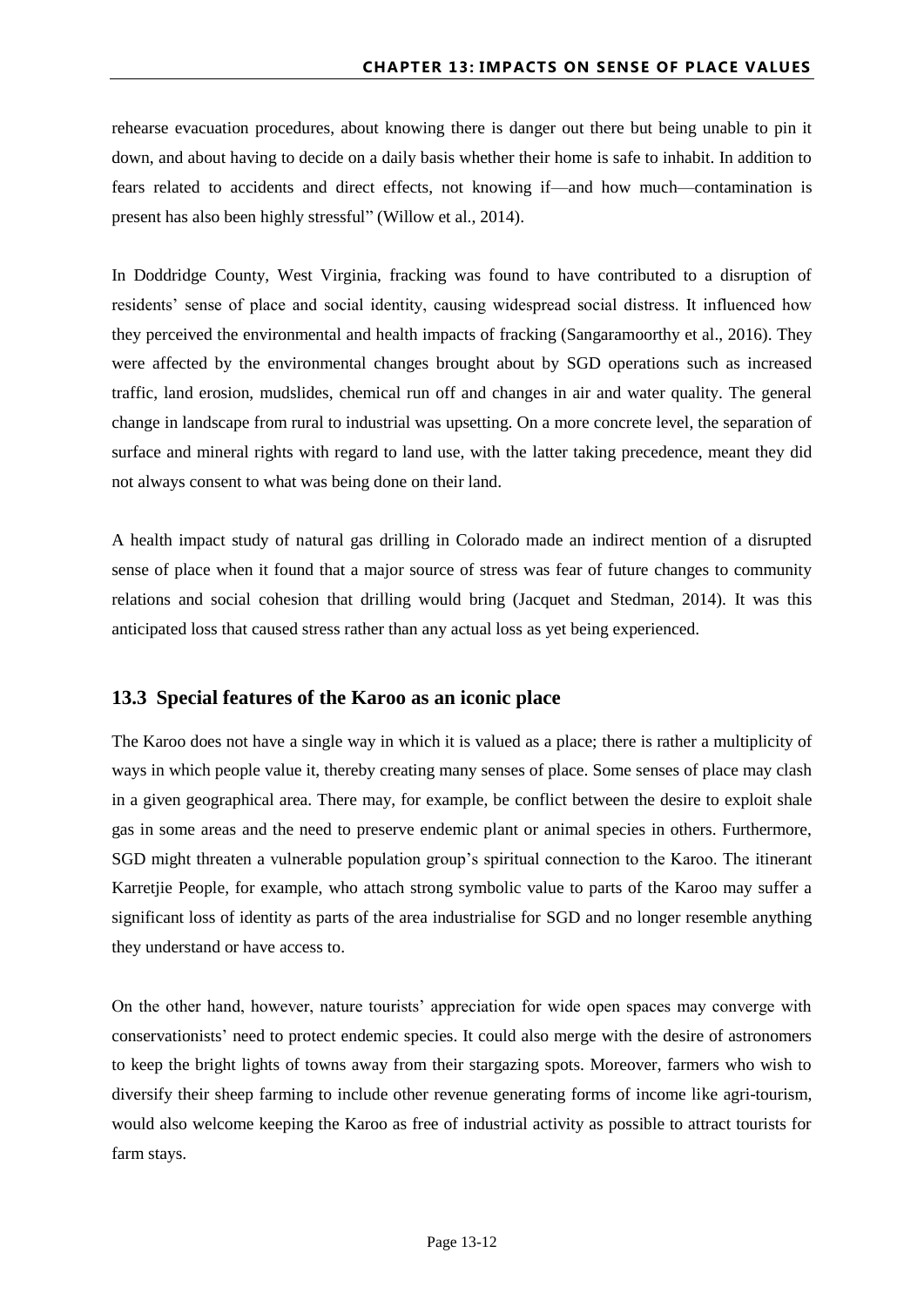In the section that follows, we provide a broad categorisation of the different senses of place as they have emerged in the public domain around the possibility of shale gas being exploited in the Karoo. These senses of place are, for the sake of convenience, provisionally organised into the occupational or economic interest groups that are found in the Karoo. We have used these interest groups because this is how they appear in the public domain and are recognised by people. However, it should be noted that one cannot generalise, for example, and say that all farmers always value the Karoo as a natural resource only. There are likely to be some that value it as a place of heritage. Similarly, shale gas developers might both value the Karoo both as a resource for SGD and in their personal capacity see it as a tourist destination.

Senses of place are constructed by human beings and collectively by communities and are therefore not static but shift as people and their experiences shift and change. Some farmers, for example, having experienced too many drought seasons might find the selling of their farms to developers a relief. Moreover, Karretjie People, for example, with the diminishing of opportunities to earn an income from seasonal sheep shearing might welcome the possibility of low-skilled part time jobs offered by SGD (except that they might not be first in line when these jobs become available). In the absence of doing detailed ethnographic research among the Karretjie People (who for the purposes of this Chapter are used as representative of marginalised people in the Karoo) there is no way of ascertaining this. It should be noted that we have not focused directly on the Border-Kei region that has Xhosa settlement and subsistence farming however; we include the farmers in this area under the more general heading of emerging farmers.

The material was selected from a wide variety of resources including electronic and hard copy material provided by other participants in the scientific assessment who represent a wide spectrum of the diverse opinions on SGD in the Karoo (i.e. both gas companies and anti-shale gas Karoo activists), by web searches that included both pro- and anti-shale gas opinions, by material suggested by reviewers of the first draft and by a literature search on the international electronic academic literature on the impacts of shale gas on sense of place values. In the case of vulnerable communities like the Karretjie People, the advice of a co-author was sought. Works of art, poetry and film material that was available online and related to sense of place was also used where available to develop as diverse an understanding of the different perceptions of sense of place as possible.

#### <span id="page-13-0"></span>*13.3.1 Established Commercial Farmers*

• The Karoo is valued as a resource that should be farmed sustainably.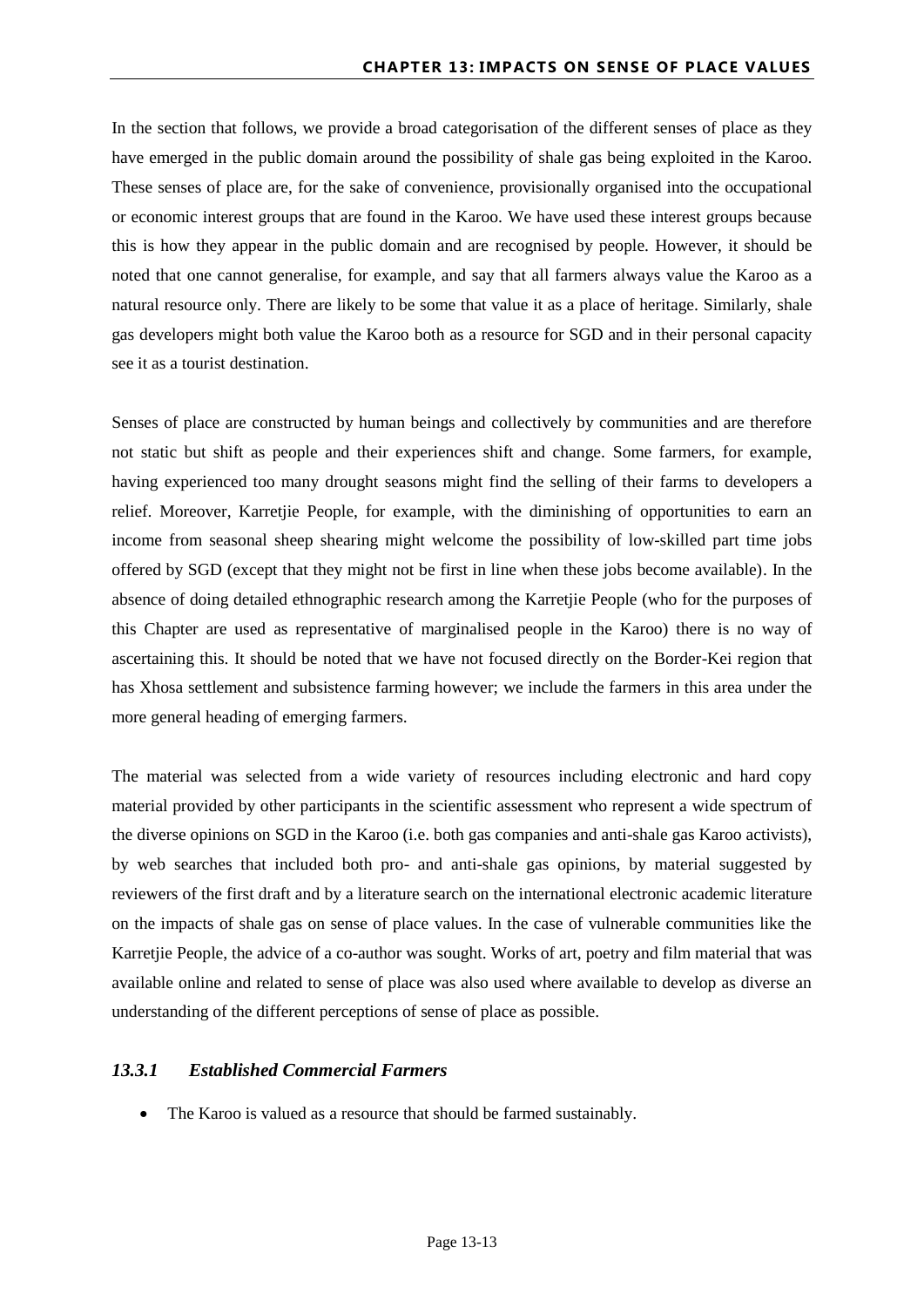Karoo farming is a multi-billion Rand industry with some of its products like mohair and Karoo Lamb having achieved worldwide recognition. Farming in the Karoo supports about a million people (Du Toit, 2016a).

#### <span id="page-14-0"></span>*13.3.2 Emerging farmers*

The Karoo is valued as a place of economic and social upliftment.

Several emerging farmers are being helped by the national Department of Agriculture, Forestry and Fisheries (DAFF) and other farmers to establish themselves in the Karoo. One example of this is found about 120 km from Carnarvon in the Hantam district where four farmers are being mentored and given stock to begin their own sheep farms (Van Rijswijk, 2011).

• Farming the Karoo is our only source of livelihood.

"Shell must stay away from here," said 59-year-old Molly Nikelo, an unemployed grandmother who supplements her meagre monthly state grant by cultivating a small plot of rare purple garlic for sale in expensive eateries in Durban. "What about the water? It supplies everybody and only comes from one place. People drink it, wash in it and grow vegetables with it. I've drunk this water every day of my life and I've never been to hospital" (Reuters, 2013).

#### <span id="page-14-1"></span>*13.3.3 Farm labourers*

The Karoo is valued as a resource that provides jobs.

Each farm, on average, supports between two and 20 people. A total of 100 000 people are employed full-time or part-time on Karoo farms. Many of these workers are also provided with housing and services like water, electricity and sanitation (Du Toit, 2016a).

• The Karoo is valued as a source of family heritage.

Like the farmers who own the farms, many of the labourers have been on the farms for several generations. They have a historical relationship with the land and the farmer and consider the place as part of their own identity. Many of the labourers and farmers have relatives buried on the land.

#### <span id="page-14-2"></span>*13.3.4 Karretjie People*

• The Karoo is their primary source of symbolic meaning.

"Although the itinerant Karretjie people own no land or do not even have free access to land, their attachment to the region is no less real or authentic than the owners of the extensive tracts of land over which they roam. For the Karretjie People space is an orientation---physically, socially, and cosmologically. It is much more than just a physical place for them---it encodes social meanings and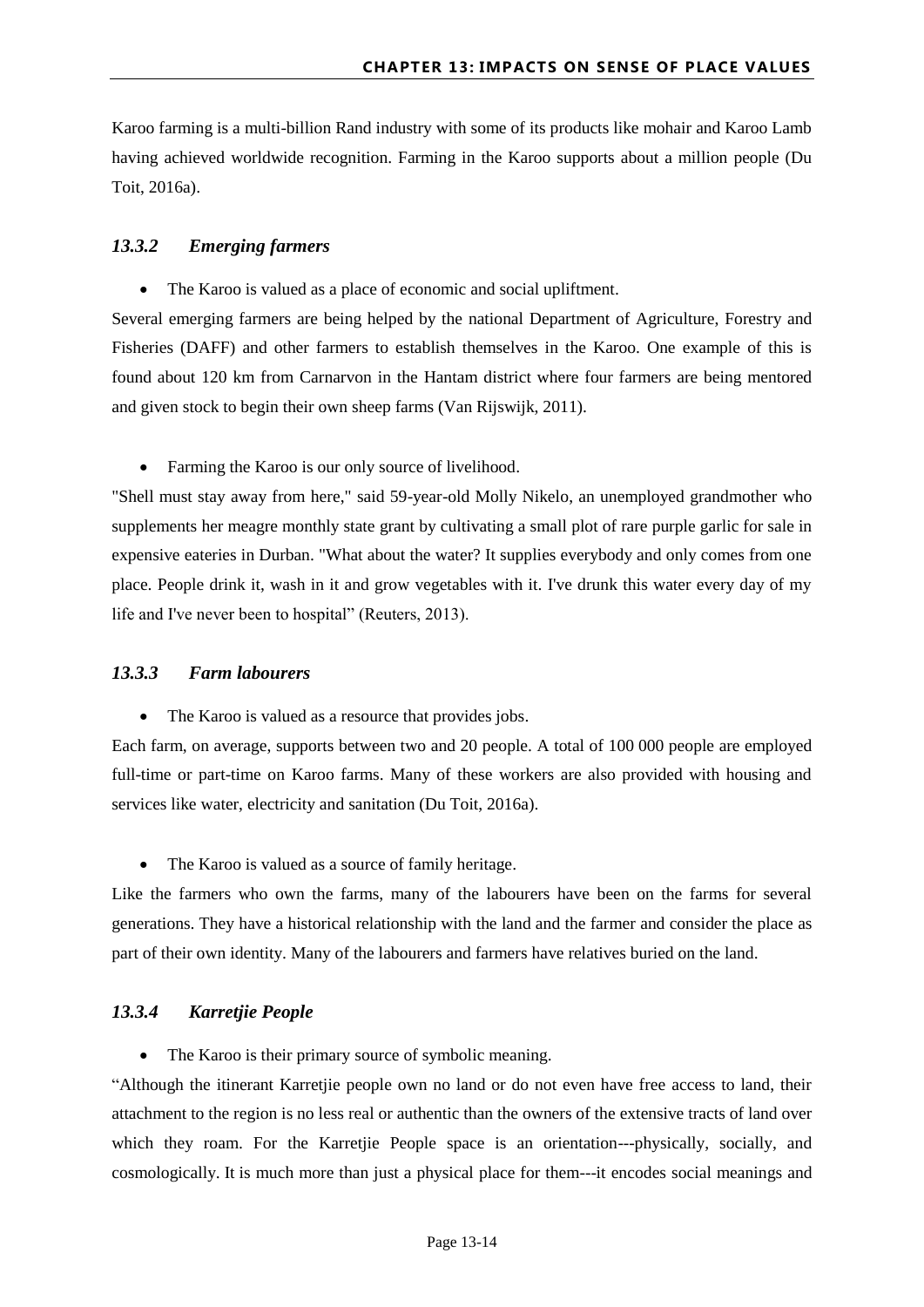values as well" (De Jongh, 2012). For example, their names for "farms" do not always in fact refer to farms but to topographical features or other places of significance as chronicled in the oral history of the people.

• The Karoo is their link to their ancestors.

As opposed to the more western-inclined emphasis on individual ownership, economic value and productivity of land, the significance for them and other rural communities is often still also vested in the perception that the soil serves to link them to their ancestors. The land itself as socially constituted plays a fundamental role in the ordering of cultural relations. Both the perceived threats to identity, place and landscape have nudged communities-to re-entrench and defend a specific place -this spawns nostalgic imaginings of such places, and the, sometimes, romanticised community and identity (De Jongh, 2008).

#### <span id="page-15-0"></span>*13.3.5 Botanists*

• The Karoo is valued as a biodiversity heritage site.

There are well over 6 000 plant species in the Karoo, about 40% of which are found nowhere else. The Succulent Karoo is recognised by Conservation International as one of only two arid zone biodiversity hotspots in the world (Du Toit, 2016b), and is now on the tentative world heritage site list (United Nations Educational, Scientific and Cultural Organisation (UNESCO), 2016). For more detail on the biodiversity and ecological impacts of SGD, see Holness et al. (2016).

#### <span id="page-15-1"></span>*13.3.6 Astronomers*

• The Karoo is valued for its open skies and lack of pollution.

The open skies, lack of radio interference, absence of light and other pollution in the Karoo make it a valued place for studying the stars. It is to be the new home of the Square Kilometre Array (SKA) telescope. Since the early 1970s, the major telescopes of the South African Astronomical Observatory (SAAO) have operated on a hilltop 1 800 metres above sea level, near the Karoo village of Sutherland, about 370 km inland (SAAO, 2016).

#### <span id="page-15-2"></span>*13.3.7 Palaeontologists*

• The Karoo is valued for its unique fossils.

The South African Karoo Basin contains the best therapsid fossil record in the world giving us the exciting opportunity of being able to study the intricate details of the transition into mammals. These animals, that span a period of more than 80 million years from the Middle Permian to the Middle Jurassic, show the gradual acquisition of mammal-like characteristics until it is almost impossible to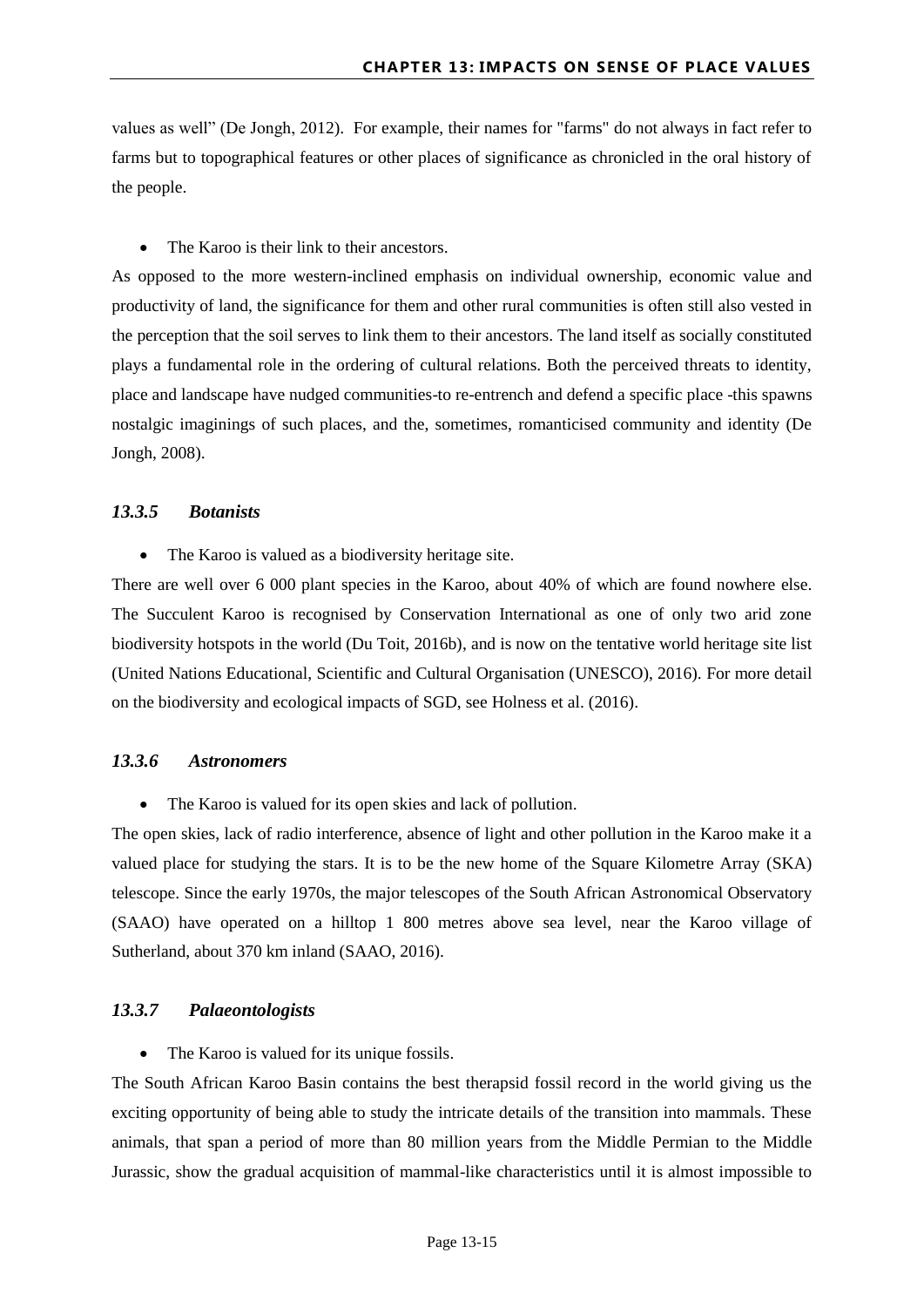distinguish the latest most mammal-like therapsids from the earliest true mammals (Bloemfontein National Museum, 2016).

#### <span id="page-16-0"></span>*13.3.8 Archaeologists*

• The Karoo is valued for its wealth of archaeology and rock art.

Many important archaeological sites are located in the study area. These include rock shelters with deep sequence deposits as at Blydefontein, the pastoralist landscape of the Seacow Valley and many rock paintings and engravings left by both hunter-gatherers and herders. At Nelspoort, the impressive array of engravings is said to be of national significance (see Orton et al. (2016) where all these sites are described and referenced). The Great Karoo is integral to the work of the world's scientists, botanists, archaeologists, geologists, palaeontologists and ecologists (Cape Town Heritage Trust, 2016).

#### <span id="page-16-1"></span>*13.3.9 Lifestyle farmers*

Karoo is valued as a place of peace and tranquillity.

Top executives leave their jobs and buy farms in the Karoo to experiment with a new, more relaxed way of life. "I'm loving being in nature. I love the dog walks, I love the quiet. I used to define myself through my business and now I wonder why" says Renee Silverstone. "I feel more whole here than I've ever done before" (Du Toit, 2012).

#### <span id="page-16-2"></span>*13.3.10 Creatives and Retirees*

• The Karoo is valued as a place to reinvent yourself.

The concept of the 'creative class' refers to those people who make a living from creative pursuits, including artists, designers and knowledge-based professionals. These people, coming from all walks of life, seek refuge from the city, its crime and fast pace and migrate to small towns of the Karoo. Their investment in property and cultural life and their entrepreneurial spirit has a significant impact on the sense of place of these small towns (Ingle, 2013).

The Karoo is a source of creative inspiration.

The Karoo has been the inspiration for many poets, visuals artists, sculptors, playwrights and other creatives. A recent art exhibition organised by artist Katie du Toit, titled Fear and Loss, is response to their concern that the SGD could destroy "their" Karoo. It represented prominent South African artists' concern about the endangered ecology of the Karoo landscape (Du Toit, 2015).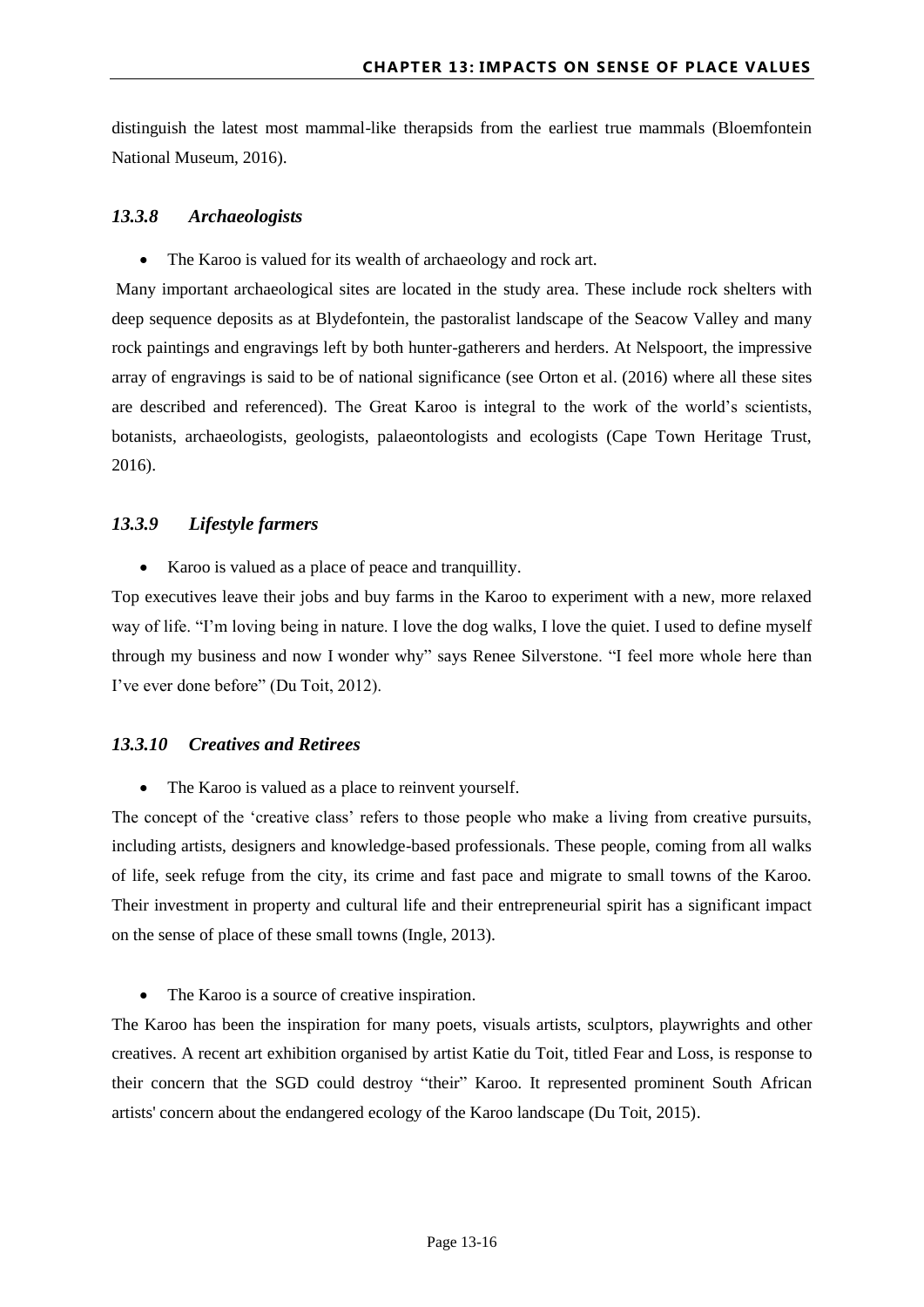• The Karoo is a place to retire.

The relatively low cost of land and houses in the Karoo has seen an increase in the number of people wanting to buy property as an investment here. In towns like Colesberg and Hopetown, for instance, you can buy a two-bedroomed house from R380 000. By the time one reaches retirement age, the house could be paid off while in the meantime it could be used as a weekend break or a way to earn extra income (Badenhorst, 2013).

#### <span id="page-17-0"></span>*13.3.11 The Land Claimants*

Karoo is a place for restitution and restorative justice.

The SCLC is a non-governmental organisation established in 1987 that promotes equitable land redistribution and supports farm dwellers and emerging farmers in the Eastern Cape and central Karoo. The SCLC has taken an anti-fracking stance. "South Africa is not for sale" said erstwhile SCLC chairwoman, Angela Conway. "We call on all peaceful loving South Africans to urge our government not to fall for the empty promises of multinational companies and promises of creating jobs, at the expense of future generations of our beautiful country" (Oelofse, 2012).

#### <span id="page-17-1"></span>*13.3.12 SGD Companies*

A location for cleaner energy generation.

In South Africa we need to limit our carbon dioxide  $(CO<sub>2</sub>)$  emissions, but also end power shortages and keep electricity prices affordable for everyone. Natural gas could be instrumental both in meeting growing energy demands and contributing to the country's emission reduction targets (Eggink, 2011a).

A location for wealth generation, economic upliftment and job creation.

The shale gas opportunity in the Karoo could significantly boost South Africa's economy and create hundreds of thousands of jobs (Econometrix, 2012). This scientific assessment has been criticised by some economists as overstating the potential job creation benefits of SGD. See Van Zyl et al. (2016) for more details on the economic impact of SGD.

The Karoo is valued for its potential to make South Africa more energy self-sufficient.

The growth in the exploitation of shale gas reserves in the US, has transformed the country from being short on gas some ten years ago to being self-sufficient or even over-supplied in gas today. South Africa could follow a similar path should it be demonstrated that shale gas is available and can be developed while protecting the environment and character of the country (Eggink, 2011b).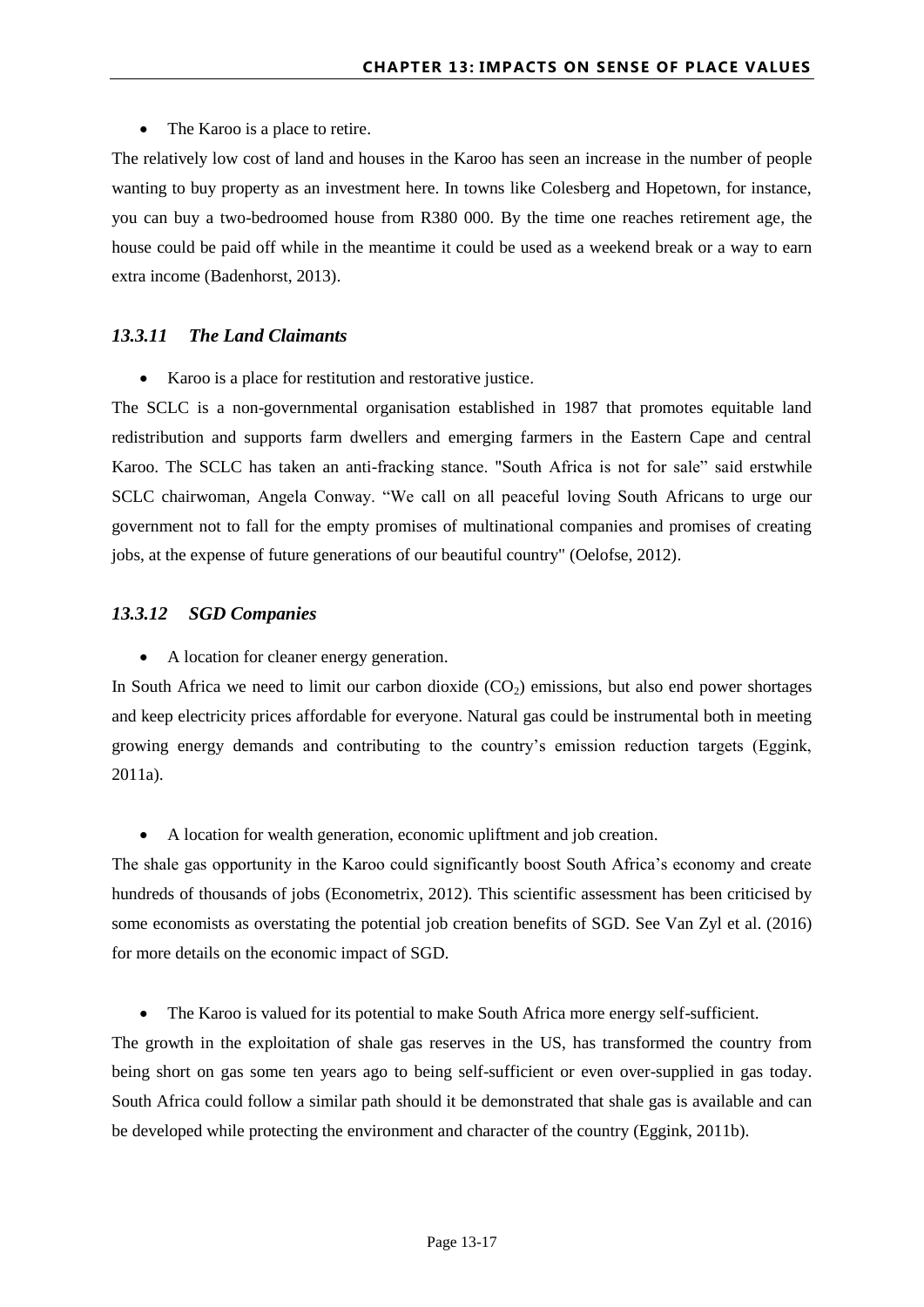#### <span id="page-18-0"></span>*13.3.13 Low skilled workers, the unemployed and the youth*

• The Karoo is a place of limited opportunity.

The Karoo Hoogland Local Municipality has an unemployment rate of 23.1%. More than half (55.5%) of employed individuals in Karoo Hoogland are classified as semi- and unskilled. The 2008/2009 Growth Rate was -5.2% (Karoo Hoogland Municipality Draft Revised Integrated Development Plan, 2015/2016).

For the unemployed, such as Petrus Kabaliso from Colesberg, it's a place of marginal existence. "We find old metal, and sometimes the trucks that stop here leave bottles in the rubbish" he says. "We can change this for money, and buy pap [maize meal porridge] and sugar" (Du Venage, 2013).

• The Karoo is a place of loss.

Some workers complain that a lack of jobs means the youth; friends and family have to leave home to find work. They are in favour of fracking in the Karoo. "Creating new jobs will mean my friends and family can come home. Everybody here is losing people who move to Cape Town or Johannesburg looking for work. Our people are all over and they don't come back" says Ricardo Josephs, a petrol pump attendant in Graaff-Reinet. "It will be better for all of us" (Du Venage, 2013).

#### <span id="page-18-1"></span>*13.3.14 Tourists*

 The Karoo is a valued tourism destination for its remoteness, silence, solitude and clean air (see Winkler et al., 2016).

The Karoo has shifted profoundly from being hostile, dangerous and boring to being attractive, enticing and spiritual. At the same time, tourists are increasingly expressing favourable opinions of the Karoo as a destination, while accommodation facilities are growing apace (Atkinson, 2016).

It has been suggested that the sense of place refers to all those feelings left over once you have accounted for specific worries about water, roads, biodiversity, heritage and social fabric. This, however, is to confuse the concept with something separate from the land uses currently in operation or those envisioned in the future in the Karoo. Embedded in all the ways in which the land is being used and proposed to be used are inherent senses of place. The way in which land is utilised creates a sense of place. Industrial activities, like SGD, create an industrialised sense of place that, when in close proximity to other activities like farming and tourism, could destroy the latter.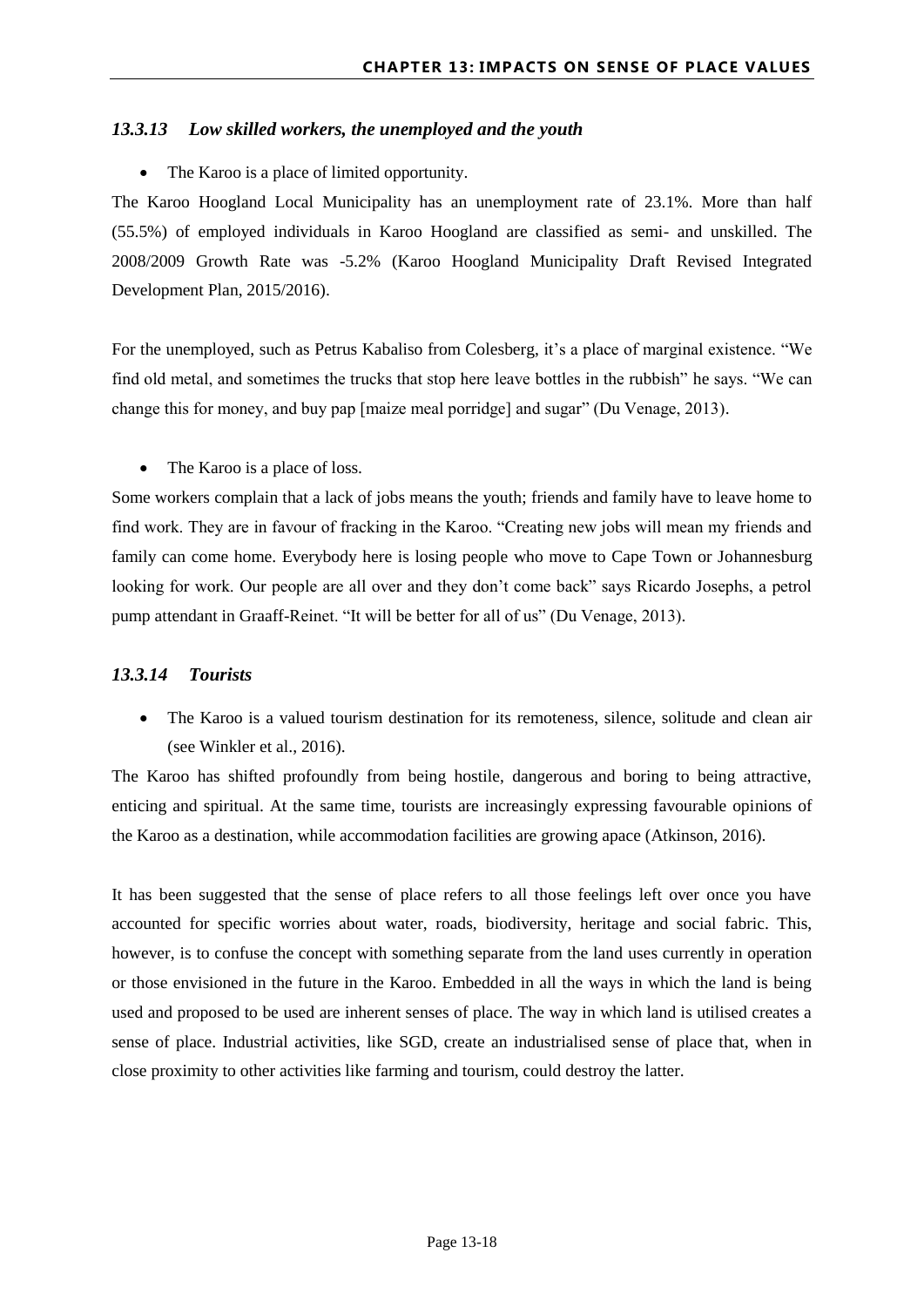#### <span id="page-19-0"></span>**13.4 Relevant legislation, regulation and practice**

Sense of place is not directly addressed in South Africa. However, the National Environmental Management Act (NEMA) (Act 107 of 1998, as amended), along with the National Heritage Resources Act (NHRA) (Act 25 of 1999), does create a framework which allows sense of place to be addressed:

- Section 2 (principles) of NEMA, *inter alia*, states that "sustainable development requires the consideration of all relevant factors including … that the disturbance of landscapes and sites that constitute the nation's cultural heritage is avoided, or where it cannot be altogether avoided, is minimised and remedied".
- Section 2 (principles) of NEMA, inter alia, states that "sustainable development requires the consideration of all relevant factors including…that decisions must take into account the interests, needs and values of all interested and affected parties, and this includes recognising all forms of knowledge, including traditional and ordinary knowledge".
- Section 24(4) of NEMA, inter alia, states that "procedures for the investigation, assessment and communication of the potential consequences or impacts of activities on the environment … must include, with respect to every application for an environmental authorisation and where applicable ... investigation, assessment and evaluation of the impact of any proposed listed or specified activity on any National Estate referred to in Section 3(2) of the National Heritage Resources Act (NHRA), 1999 (Act No. 25 of 1999)".

Landscapes with cultural significance do not have a dedicated section in the NHRA but they are protected under the definition of the National Estate (Section 3). Section 3 (2)(c) and (d) list "historical settlements and townscapes and landscapes and natural features of cultural significance" as part of the National Estate. Furthermore, Section 3(3) of the NHRA describes the reasons a place or object may have cultural heritage values; some of these speak directly to the cultural landscapes. In terms of Section 2(vi) of the NHRA, "cultural significance" means aesthetic, architectural, historical, scientific, social, spiritual, linguistic or technological value or significance.

It could therefore be argued that current (EIA and development planning) practices, rather than the regulatory framework, are inadequate in addressing sense of place issues. Moreover, the timeframes for EIA or other regulatory processes are often too short to allow for communities to reach agreements on levels of acceptable change insofar as it related to sense of place and quality of life. Stakeholders complain that consultants complete desktop Environmental Management Plans (EMPs), consult only a few people and do not give feedback about the community's comments on their EMPs. Moreover, the SGD public meeting sometimes degenerate into political meetings (Jansenville Agricultural Society, 2016). These debates on limits of acceptable change of senses of place can more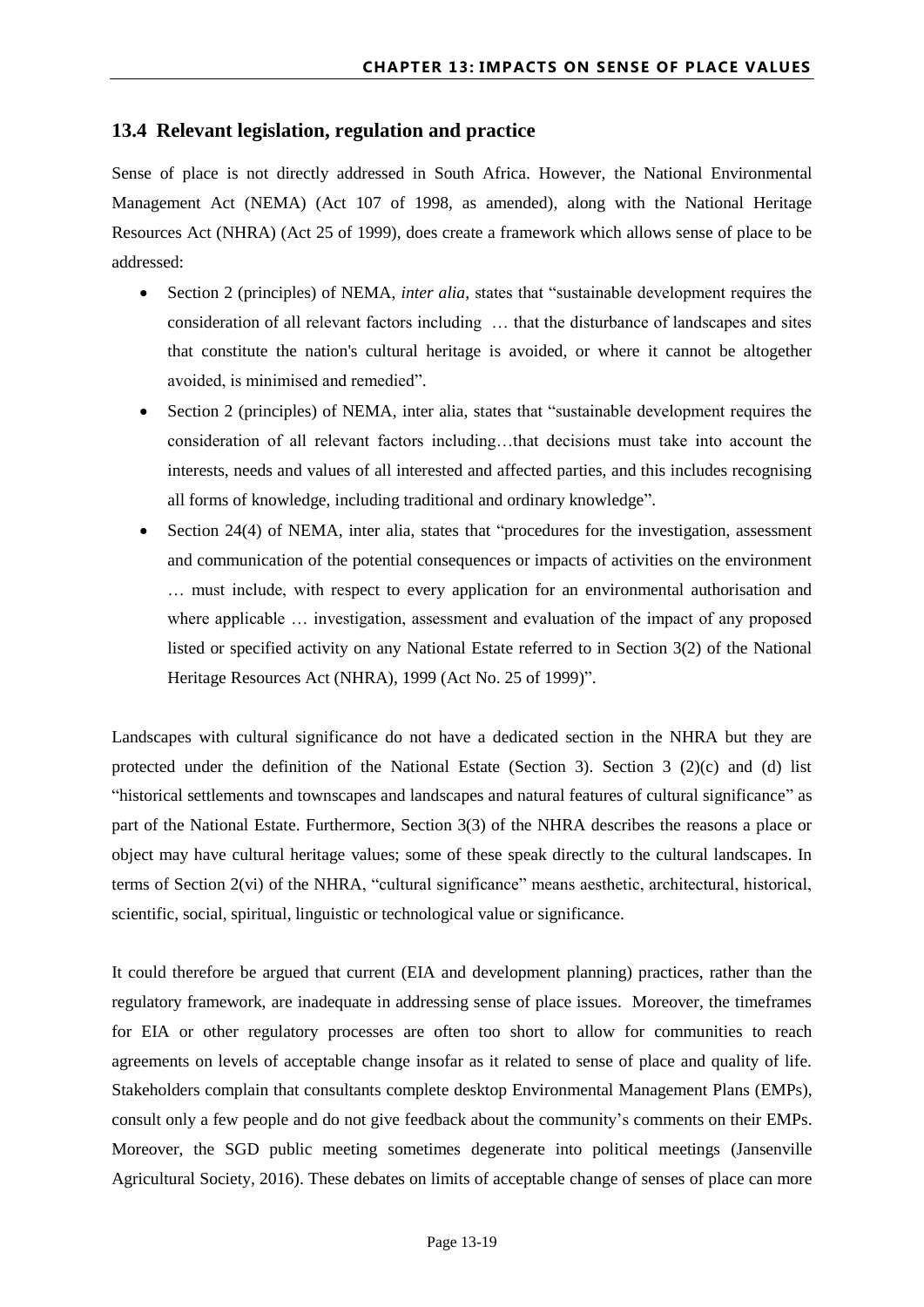appropriately be addressed in strategic planning frameworks such as SEAs, Spatial Development Frameworks (SDFs) and Environmental Management Frameworks (EMFs). Unfortunately the quality of participation and the resultant frameworks (especially SDFs) are generally falling short. This results in regulatory assessments taking place in a strategic void (i.e. not giving guidance to contextualise development proposals) and not being able to address impacts related to sense of place, cumulative impacts etc.

Section 24 of the 1996 Constitution also provides some form of indirect protection to sense of place in that it stipulates that everyone has the right to an environment that is not harmful to their health or wellbeing. The State is required to respect, protect, promote and fulfil this right. One could argue in terms of this that a disruption to one's sense of place causes social disruption and thus is harmful to one's health.

However, despite the lack of direct protection, sense of place has been used to legally block developments locally and internationally. For example, the development of a shopping mall was blocked at Princess Vlei, in Cape Town in 2009, and the development of mining was blocked at St Lucia in KwaZulu-Natal in 2002 (Nicolson, 2014). Internationally, in New South Wales, Australia, the court recognised a new term solastalgia as "the pain or sickness caused by the loss or lack of solace and the sense of desolation connected to the present state of one's home and territory. It is the 'lived experience' of negative environmental change. It is the homesickness you have when you are still at home." This phrase was coined by an Australian environmental philosopher Glenn Albrecht in 2003.

#### <span id="page-20-0"></span>**13.5 Key potential impacts and their mitigation**

Two of the key dimensions of the variation in sense of place in the study area [\(Figure 13.1\)](#page-21-0) are whether the economic activities that take place in the Karoo allow for extensive transformation of the physical environment or whether they advocate minimal disturbance of the natural world. Another dimension is the measure of priority which human needs are given, over and above the existence of rights or needs of the Karoo ecosystem and/or individual plant and animal species in the area. The shift from disconnected (strong) anthropocentrism to integrated (weak) anthropocentrism moves in parallel to choices for human activities or lifestyles (Karretjie People) that are less exploitative or invasive towards other species or ecosystems.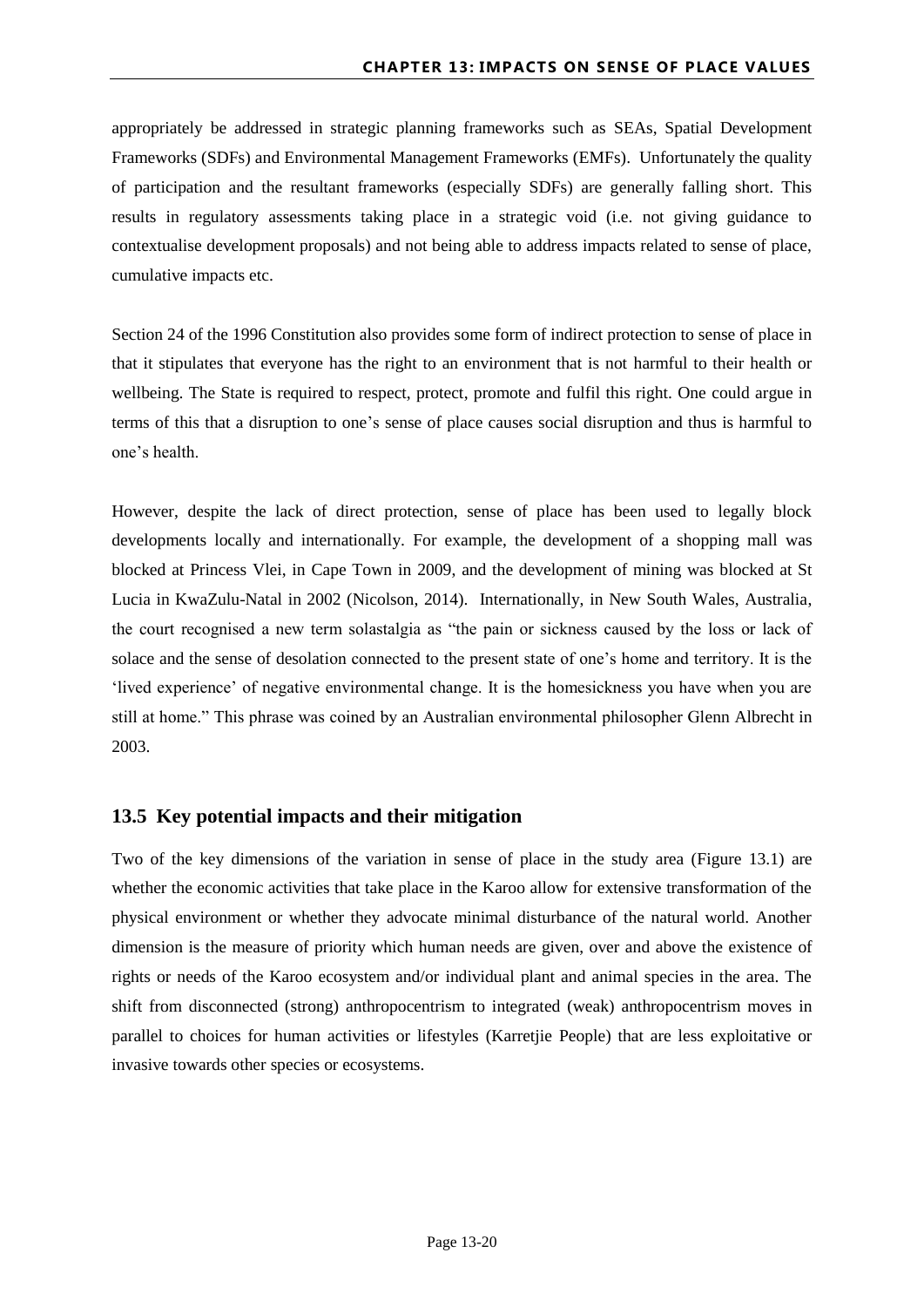

<span id="page-21-0"></span>Figure 13.1: Key dimensions of the variation in sense of place in the study area.

Page 13-21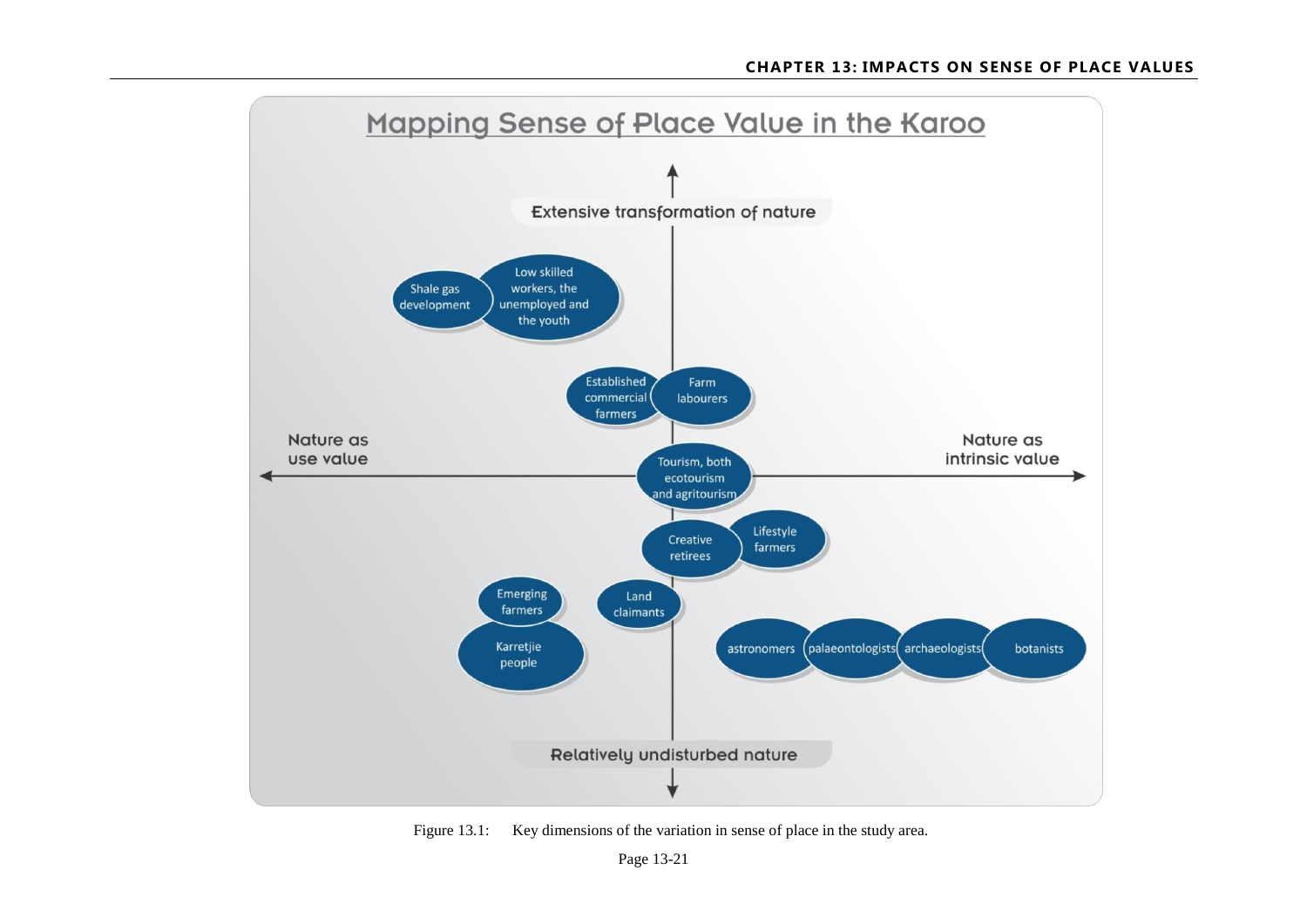Large-scale SGD runs the risk of severe disruption of place-based identities without mitigation because of the scale of physical transformation that occurs. These industrial activities in remote places can create psycho-social shocks for individuals and communities, sometimes far greater than the actual pollution produced by these operations. Risk assessment, that has only recently started incorporating social impact data in its analyses, is now also endeavouring to include sense of place values. This is challenging given that social impacts in risk analysis are currently largely limited to measurable data like employment and poverty rates (Jacquet and Stedman, 2014).

The concept of sense of place is difficult to define and measure and can have several different components. It could include an emotional attachment to a place, a dependence on that place for some form of livelihood or entertainment and/or the incorporation of that place into the identity of a person or community or into their traditions and mythology. These components may or may not be present in an individual or collective expression of sense of place. A local South African tourist's sense of place of the Karoo that they visited while on a once-off holiday on the way to the Garden Route, is unlikely to be as strong an identity and emotional attachment as a sheep farmer whose farm has been in the family for five generations, or a Karretjie person who has never left the Karoo. The question arises as to how to measure these different senses of place and weigh them appropriately in order to include them in a decision-making process that seeks to provide benefit to society at large.

Despite the difficulty of doing this; some brave attempts have been made. Jacquet and Stedman (2014) explain a potential methodology:

Using a Likert scale of 'extremely unlikely' to- 'extremely likely', researchers have delved to ask respondents questions like: 'if SGD occurs in the study area, how likely is it that the area will no longer be a good place to raise children?' or 'if SGD occurs in the study area, how likely is it that the area will still have wilderness qualities?' To measure magnitude of impact, respondents could be asked 'Using a scale from 'very happy' to 'very unhappy', how happy or unhappy would you be if your community was no longer a good place to raise children?' or 'how happy or unhappy would you be if your area no longer contained wilderness qualities?' Further, respondents can be asked whether and how their strength of local attachment might change due to changes in these place meanings. As with other risk perception questionnaires, these questions can be situated under certain hypothetical circumstances, including economic compensation.

If accompanied by more qualitative ethnographic work that has traditionally been used to explore sense of place, there is great value in this. This would be most valuable at a local, EIA level, possibly through the inclusion of sense of place indicators that had been arrived at in SDFs and EMFs. At a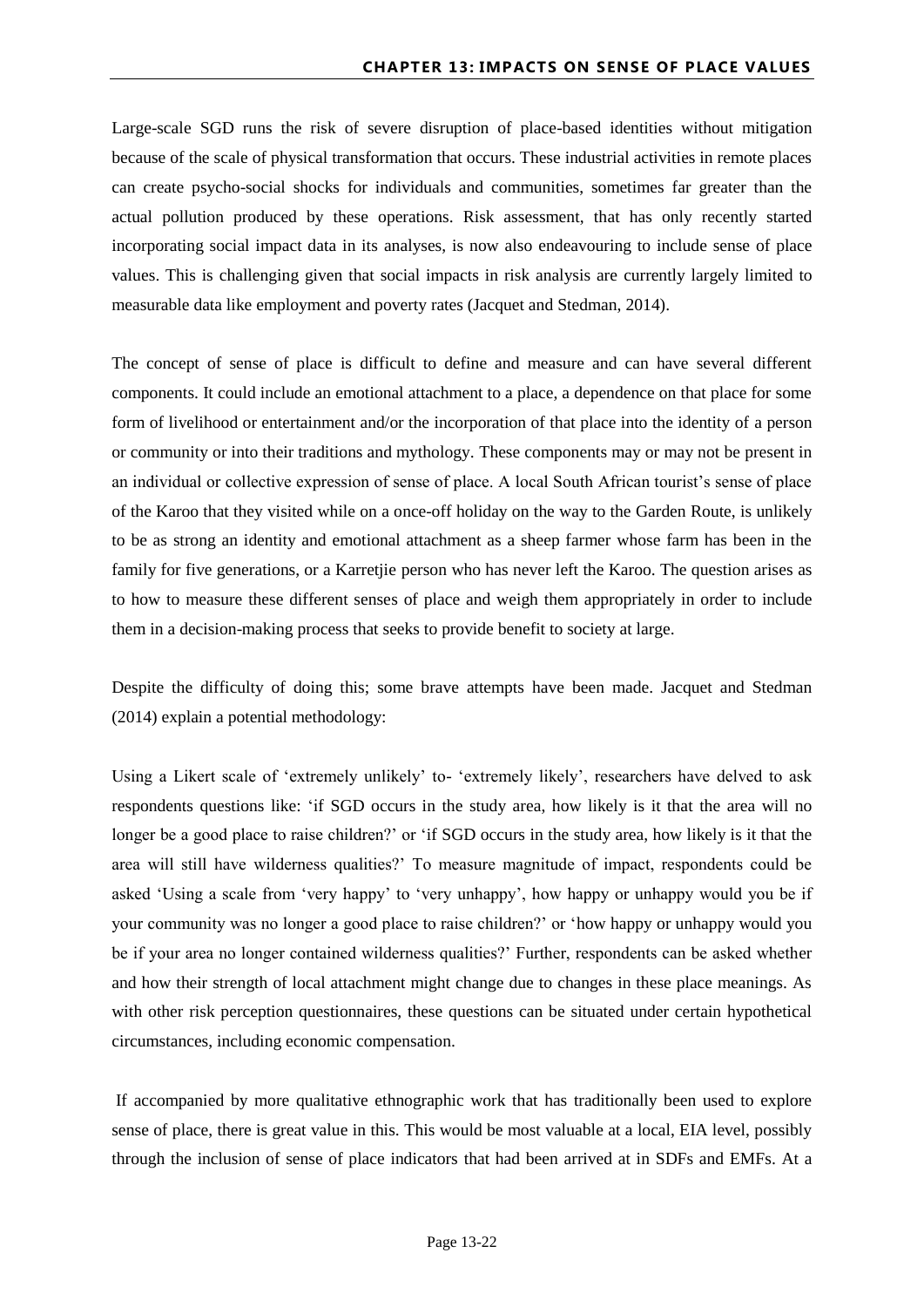SEA level, sense of place indicators could provide some red-flags as to where significant social disruption and loss is likely to occur. This scientific assessment has attempted to do this by examining the values underpinning the different senses of place as they have been expressed in the public domain, in the media and various other internet sources. By comparing different senses of place according to how people value the environment in a particular context we have created a meaningful scale of comparison between more industrial senses of place in the Karoo and essentially conservationist, preservationist and spiritual senses of place. It has enabled us to reduce the 14 different groups that were identified in Section [13.3](#page-12-0) to four general categories: a broad spectrum of farmers who would like to continue farming in the Karoo and increase productivity; the creatives and researchers who would like to preserve the Karoo in its wilderness format; the marginalised communities of the Karoo like the Karretjie People; and the SGD developers and unemployed who are in favour of significant physical transformation of the Karoo.

Established commercial farmers, emerging farmers and farm labourers are largely anti-SGD because it competes with their current source of livelihood in the Karoo. This grouping could be described as adopting a conservationist approach to valuing the natural world. They are of the opinion that smallscale and gradual transformation of the natural environment, that is sustainable for future generations and that does not threaten the existing water resources in the Karoo, is a better way of uplifting the community and providing jobs for locals. Commercial farmers especially are arguing that their industry is centuries old and has proved itself to be sustainable, whereas the benefits of SGD are uncertain and have proven to have very negative consequences in the US, where SGD has been underway for some time. Provided farming remains within the limits of the water and grazing resources of the land and does not overexploit them and leaves them intact for future generations, farmers' and farm workers' sense of place will be sustained. SGD runs the risk of tipping this fine balance, especially with regard to its use of considerable water resources.

A subgroup of this group, the land claimants, are unique in that their sense of place embraces the idea of transformation of existing ownership of land in the Karoo to include formerly displaced people and so are making an argument for broader socio-economic upliftment, but they are not in support of the physical transformation of the land. They are instead asking for a transformation of social and economic relations in the area. They too, like large-scale farmers, farm labourers and emerging farmers, fear the loss of farming land. They do not see SGD as a way of improving their social and economic standing. They too are a vulnerable group but because of the land they might be able to lay claim to, and be compensated for, are perhaps not as vulnerable as farm labourers who might not have this option. Like commercial farmers, they too are concerned that their identity as Karoo families might be at stake should SGD go ahead.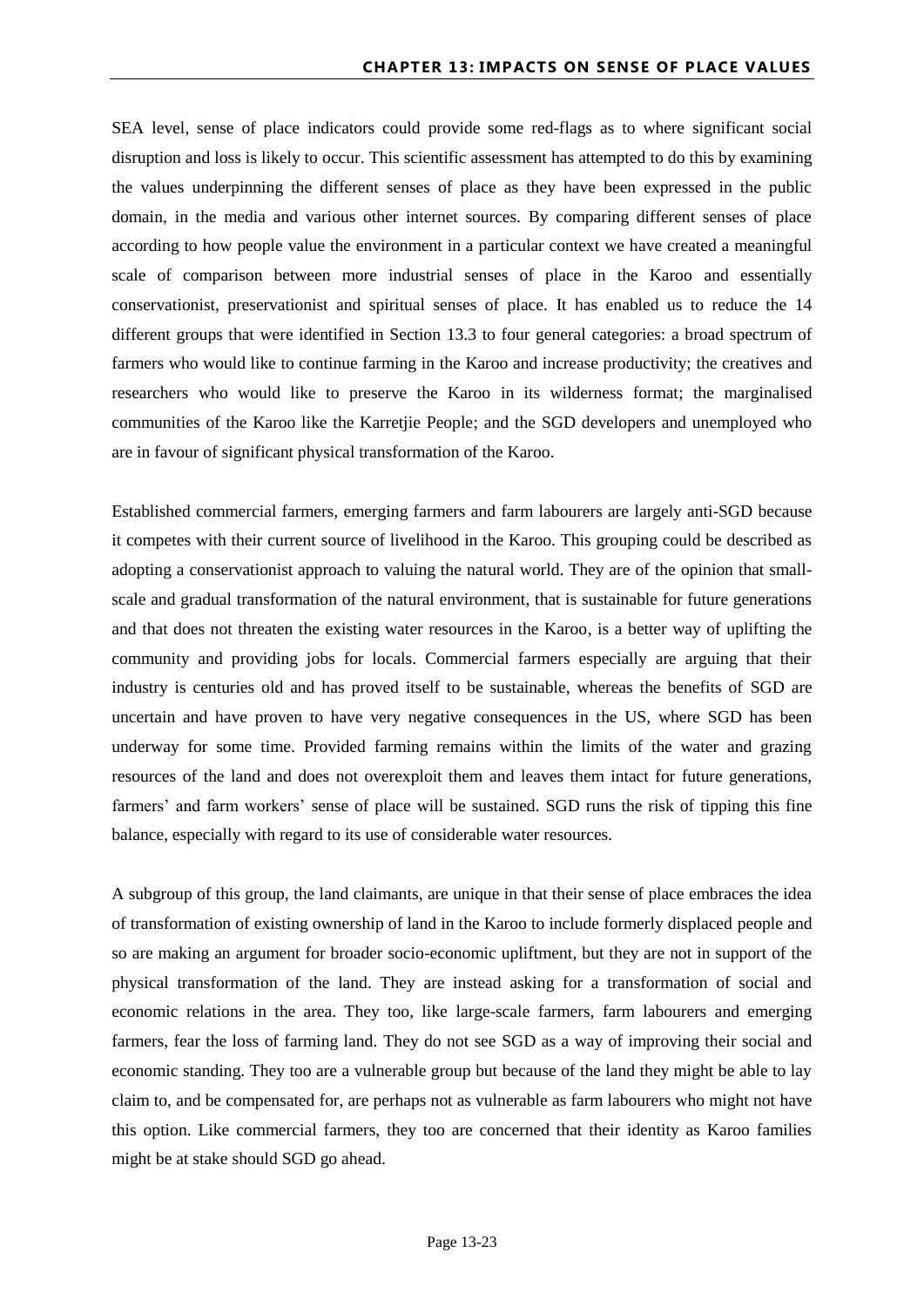Moreover, this farming grouping is also threatened by the heritage value that SGD runs the risk of losing. They see themselves as losing part of themselves when the Karoo is exploited for shale gas as their families have lived in the area for generations and have identified themselves with farming as part of their livelihood. A threat to farming could also result in a threat to their identity and way of life. The most vulnerable components of this grouping are the emerging farmers and the farm labourers who do not have access to financial resources or skills should farming no longer be able to continue unhindered.

The second broad group: lifestyle farmers, tourists, creatives, retirees, property developers, botanists, astronomers, palaeontologists, archaeologists and tourists have largely adopted a resource preservationist approach to their understanding of the Karoo as a place. They would like the Karoo to remain as rustic, quiet, blue sky and untouched as possible. The Karoo is of great value to them in its most pristine state. They are accommodated in the preservationist approach because they sanction minimum disruption to the environment. They have come to the Karoo for "Die Niks", for a simple and for a less hurried way of life. Progress in the form of more vehicles, more business and more pollution is precisely what they want to avoid. They have relocated to this quiet, creative, simple life or they come regularly to visit it for academic research interests or tourist/adventure pursuits. While SGD might not cripple them financially it will certainly affect their sense of place and possibly could force them to move to another place of solitude or recreational or research interest. They are not as vulnerable as emerging farmers and labourers because of their social networks and possible access to other resources or investments but nevertheless a part of their identity could be at risk.

A third group, the Karretjie People (and other marginalised individuals or communities that are mostly landless), are difficult to place on the spectrum of sense of place values because their views are not easily available in the public domain and also because it is not clear whether their symbolic and/ or spiritual/emotional connection with the Karoo is sustainable regardless of whether SGD takes place or not. They currently live a marginal existence in the Karoo that is largely linked to seasonal shearing on sheep farms and ad hoc jobs that they obtain in and around towns. Their low-skill base and minimum level of schooling makes them the most likely to be unable to access the socioeconomic transformation and job opportunities that shale gas is expected to bring to the Karoo. Moreover, already on the interstices of society, their identities could also be at risk as increased numbers of people, vehicles and livelihood sources might further alienate them from their fragile connection to existing towns and farms. It is not possible in SEAs, without detailed research, to ascertain what their viewpoint would be on the SGD in the Karoo. However, it is also not clear that if SGD did not go ahead whether their present connection with the Karoo would continue unchanged because their existence is already precarious given changes in the agricultural economy in the region.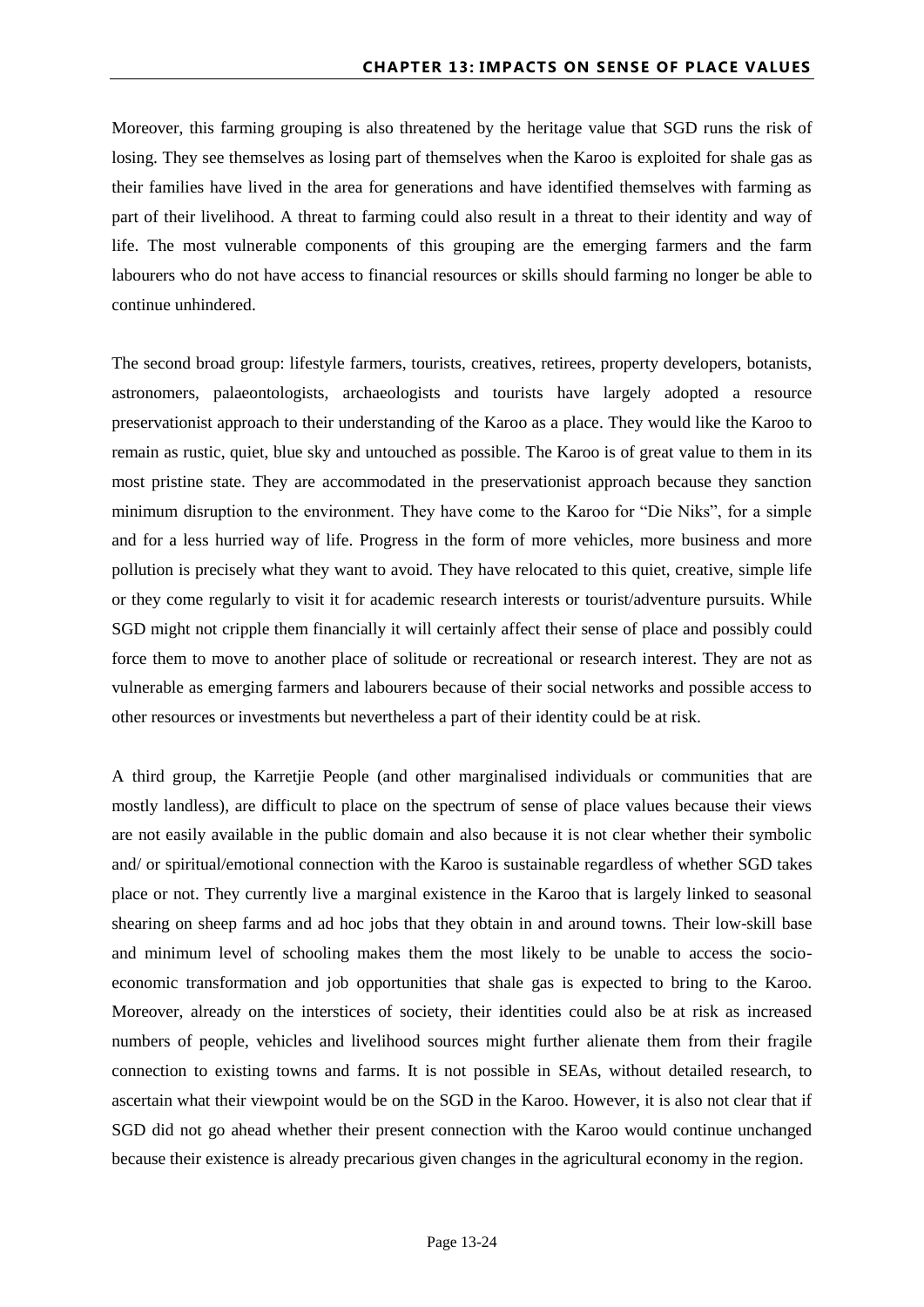Finally, there are shale gas developers, the unemployed and the low-skilled workers that are calling for full-scale SGD. They are valuing the environment in a strong anthropocentric way that advocates extensive transformation of the environment for the benefit of society at large. Their argument is that by tapping into this resource the country will provide jobs, energy security and general socioeconomic upliftment not only to people living in the Karoo, but also to South Africa in general. They justify the radical transformation of parts of the physical environment and loss of sense of place for several Karoo inhabitants on the grounds that it will ultimately be better for more South Africans. Their argument is that it is acceptable to trade the loss of a few people's sense of place when it will so greatly benefit so many more people. The extent of this benefit to the greater South Africa is disputed with some economists arguing that it is overstated (see Van Zyl et al. (2016) on the Economic Impacts of SGD).

The grouping of the above-mentioned stakeholders in the shale gas debate, on the basis of their environmental values expressed in their sense of place, gives one a broad sense of potential conflict areas. There is conflict between SGD's strong anthropocentric approach to resource use in the Karoo, and the farming communities, creatives and tourists desire to ensure sustainable utilisation and conservation of Karoo resource in a way that does not put the existing livelihoods at risk. If SGD goes ahead then one runs the risk of water resource contamination and this could affect farming in some areas. As discussed above some sub-groupings within this conservation orientated cluster would be more vulnerable than others should SGD go ahead and threaten farming. All members of this conservation grouping are likely to suffer a sense of loss of identity and increased anxiety as their social roles in the small towns and community are altered by experts and skilled work-forces from outside.

The mitigation of such losses should SGD go ahead is challenging. In theory, farmland that is affected by SGD could be compensated for in a monetary sense. However, this is difficult in practice because available and suitable alternative land needs to be bought by the farmers (Jansenville Agricultural Society, 2016). Moreover, the loss of identity and community among farmers, farm labourers, landless claimants and the lifestyle farmers, retirees, Karretjie People and creatives is difficult to compensate for within a generation. It can lead to a significant loss of self. It could be argued that this closely guarded identity and heritage is hampering the progress of South Africans at large who will benefit greatly from the energy security of shale gas and jobs that it will generate. Unemployed Karoo residents, low-skilled workers and youth are suffering because the Karoo is not being exploited to its full economic potential. The counter argument is that the risk associated with SGD is too high and there is no guarantee that it will result in the projected socio-economic gain proposed.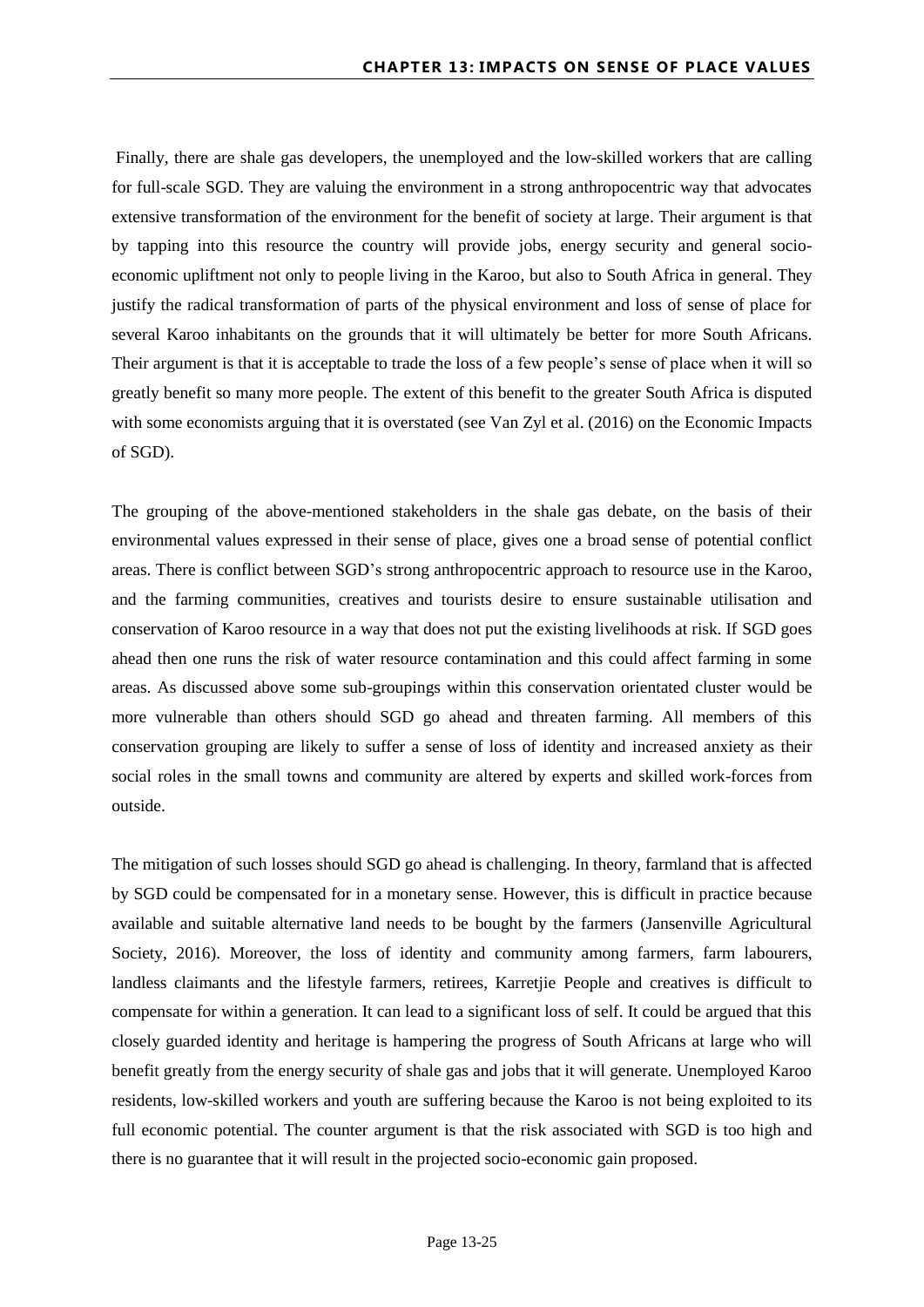In Scenario 0: Reference Case; where SGD does not go ahead and the status quo remains, one could argue that the low-skilled, unemployed and the youth might be forced to leave the Karoo if new employment opportunities are not created for them by the existing farming sector, tourism industries and renewable energy sector. They might suffer a loss of identity and socio-economic status on account of this that they might not have had to if SGD had been allowed to proceed. They would then continue to experience the Karoo as a place of hardship. It could be argued, however, that if the tourism and farming industry grew and renewable energy was pursued in the Karoo, then new opportunities might arise for the previously unemployed. Moreover, if skills' training is intensified in renewable energies, more land claims are processed and the tourism industry continues to grow, this could further boost socio-economic development in the area. The only mitigation required in such a scenario is a concerted attempt to lower unemployment rates, increase skills training and improve the marketing of farming and tourism products.

In Scenario 1: Exploration Only; compensation would have to be paid in the areas where wellpads were drilled and where local tourism and farming businesses were affected. The extent of this mitigation would need to be researched by means of an EIA process where both quantitative and qualitative evaluations of community responses to the particular area of activity were completed. As the operation would be small in scale and only exploratory, mitigation could arguably take the form of monetary compensation to those directly affected by the exploration/exploitation activity. Very limited identity loss or social disruption due to loss of sense of place is likely to occur. Very little impact on the tourism and farming industries is expected.

In Scenarios 2 (Small Gas) and 3 (Big Gas), it is likely that the tourism industry and the farming community would find reduced operational profits in the areas that are close to SGD activity. Visual screening might be able to mitigate some of the risks to sense of place values here. Moreover, the branding of the Karoo as a region and its farming and tourism products as environmentally friendly and pristine could be tainted with perceptions that water was contaminated even if this in reality this was not the case. The increased industrial activity, trucks and new arrivals from elsewhere are likely to affect the tourism industry hardest in areas close to SGD as people lose "Die Niks" that the Karoo is known for. While guest houses might initially benefit from the new arrivals for the industrial activity, they run the risk of losing longer-term customers that visited the area for the peace and quiet.

The Small and Big Gas scenarios are likely to still allow the farming industry to continue as a viable form of livelihood, provided water tables are not affected. Similarly, tourism is likely to continue successfully in areas that are not major routes for trucks. The market-related monetary compensation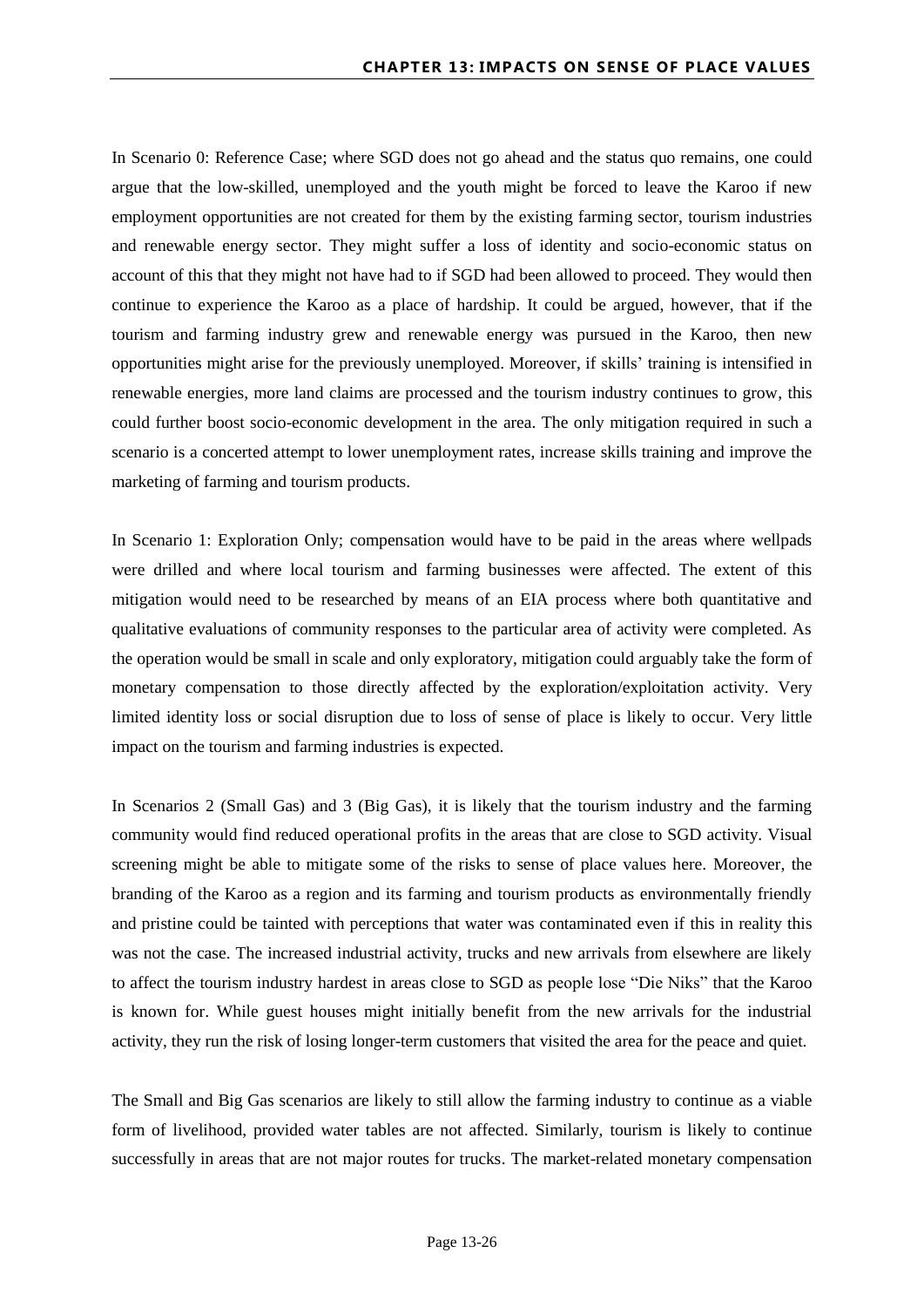of farmers is theoretically possible in both scenarios where they are directly affected by SGD operations. However, this process is likely to be challenging for farmers who wish to continue farming. They will need to find and purchase both available and suitable alternative farmland. At risk, should full-scale SGD occur, is the "Die Niks" of the Karoo especially in areas in sight and sound of drilling. Scientific tourists, however, might still visit the area despite the lack of peace and quiet for the remaining botanical, astrological, paleontological and archaeological finds.

#### <span id="page-27-0"></span>**13.6 Limits of acceptable change**

It has been suggested that the limits of acceptable change to sense of place values in the Karoo be set for the purposes of the scientific assessment by existing land uses, biophysical limitations (like water availability) and cultural and natural heritage sites. It is proposed that all these sites and land uses be red-flagged and a negotiated buffer placed around them to prevent the risk of their being affected by SGD. SGD would therefore theoretically only take place in underutilised areas that did not pose a threat to any existing sense of place values.

It is recommended, however, that in future SEAs and especially EIAs that sense of place indicators be developed through existing development processes like EMFs and SDFs and used as limits of acceptable change to sense of place. It is important to distinguish sense of place indicators as different from biophysical, cultural and natural indicators. This is because sense of place indicators are essentially relational indicators that are about the significance a particular community places on a natural or cultural artefact or space at a point in time.

Sense of place values are not static but influenced by new technologies, alternative forms of energy generation, political opportunism, social movements and changes in small and multi-national business interests. The constructed nature of sense of place values means they are dynamic and open to change. They shift as individuals and communities needs and interests change. Exactly what is understood as acceptable change is in theory open to negotiation with the stakeholders involved. For example, some farmers may be willing to sell their farms to shale gas developers for the right price and relocate to other parts of the country. Other farmers on the other hand, might regard this as an irrevocable loss of cultural heritage and identity.

This brings one to the point of trying to ascertain the limits of acceptable change in sense of place values in an area. Proponents of the latest SGD technology might argue that there is a very low risk of water contamination in the industry. The South African government could argue that the tax revenue and energy security that shale gas promises could radically alter the country's sense of place in the world economy and is therefore strongly justifiable in most cases. For the purposes of the hypothetical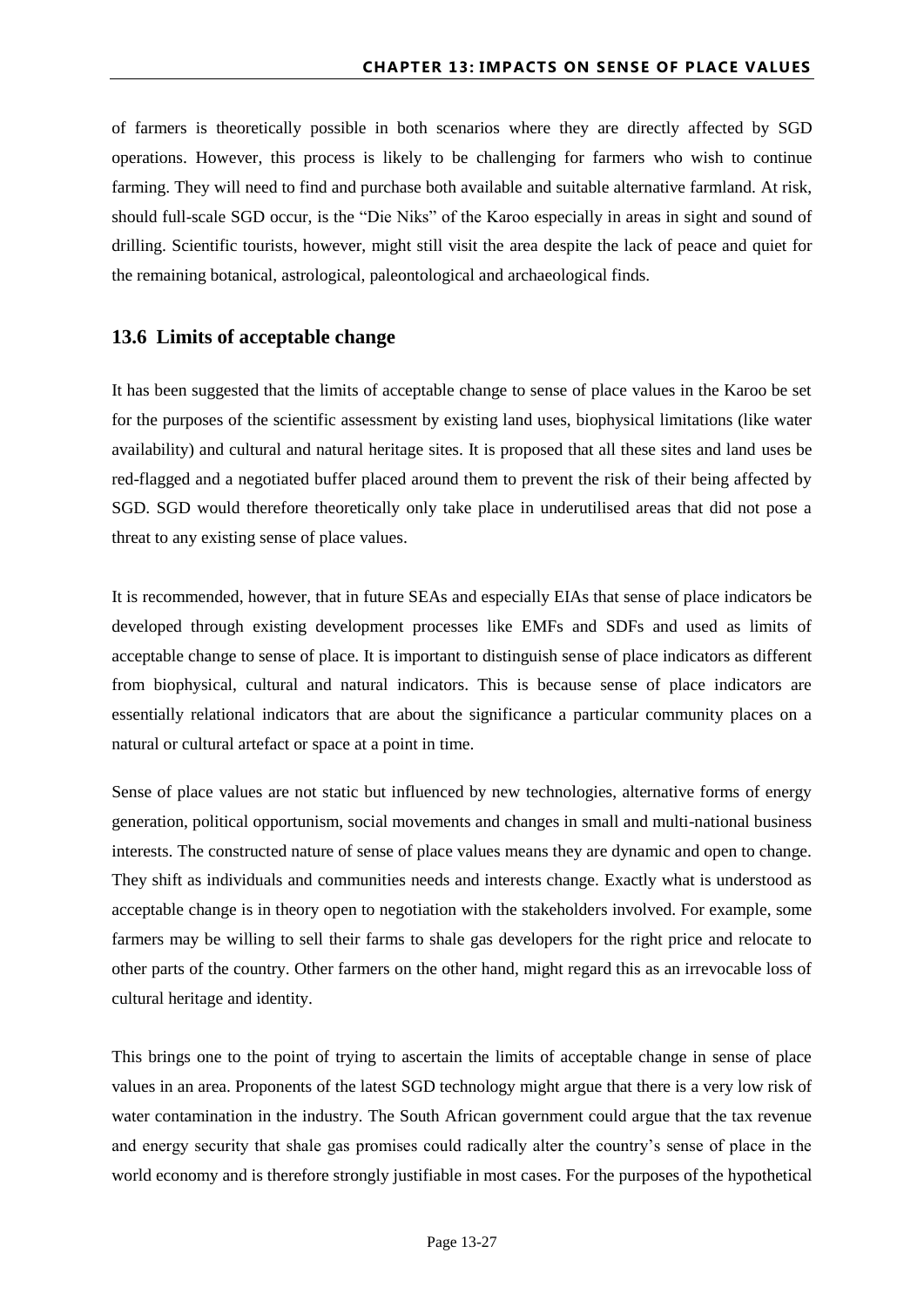risk analysis in **this** scientific assessment with regard to sense of place values, we will argue that limits to acceptable change are determined by existing land uses, biophysical limitations and natural and cultural heritage sites (sense of place indicators have not yet been developed).

#### <span id="page-28-0"></span>**13.7 Risk assessment**

#### <span id="page-28-1"></span>*13.7.1 How the risks are measured?*

In the absence of any baseline data on sense of place values in the Karoo it is impossible to discuss a risk assessment in a meaningful way, except conceptually. If any actual risk assessment was to be completed and be regarded as empirically or scientifically valid, it would have to make use of both quantitative and qualitative methods conducted by independent researchers with people actually living in particular areas of the Karoo that have specific natural and cultural attributes, land uses and biophysical limitations. The definition of very low risk, low risk, moderate risk, high risk and very high risk would in this case be best defined by the participants of the surveys, comprising local inhabitants as well as 'outsiders' such as international tourists and scientists who had an interest in the area.

Conceptually, this scientific assessment has inferred sense of place values from various occupational groups by virtue of the kind of activities they are currently involved in, or plan to do in the Karoo and that they would hope to continue to do in the future. The justification for this rests on the fact that land use or symbolic association creates and sustains a sense of place. In most cases, these sense of place values have been inferred from actual opinions that have been quoted from texts or from art works, poetry, photographic material and documentaries made available in the public domain or from conversations with these interest groups at scientific assessment workshops. Where these have not been available in the public domain, like for example in the case of the Karretjie People, they have been inferred from anthropological expert opinion.

Theoretically, a slight consequence to sense of place values in the Karoo could therefore be defined as a consequence that would not significantly alter the livelihood activities, community spirit, cultural/spiritual practices or appreciation of a particular area. For example, it is unlikely that sense of place values of Beaufort West residents living near the industrial area of the town would be negatively altered if shale gas developers decided to build a trucking depot there. Noise risks could typically be mitigated in this area by merely making some kind of logistical or technical change to their operation to it within acceptable limits of the existing industries in the area.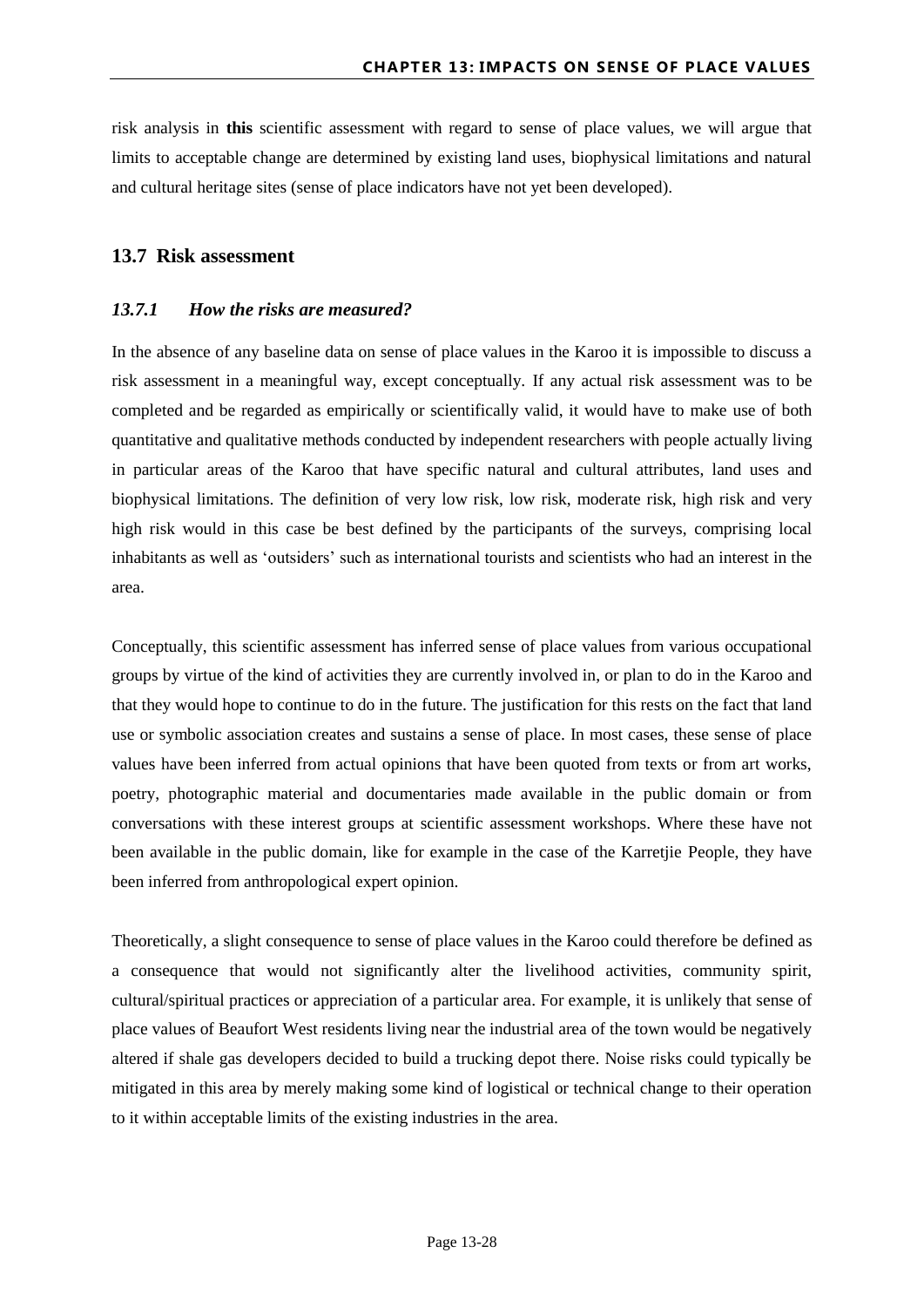A moderate consequence to sense of place values in the Karoo would be where an existing form of livelihood, community spirit, cultural practice, identity or appreciation would be slightly altered by SGD. For example, if shale gas trucks made use of Graaff-Reinet's main street to access a drill site about 20 km from this heritage town, they would only slightly alter the sense of place of the Graaff-Reinet town centre. Moreover, the truck route might be welcomed by overnight accommodation venues and petrol garages even though it might make the town centre more vibrant than it has been before.

A substantial consequence would be where SGD led to a significant loss of a livelihood, community spirit, cultural or spiritual practice, group identity or appreciation of the Karoo. For example, if a SGD was located within 10 km of cultural heritage site in the Karoo. This might destroy the business of a single sector of tourism establishments, i.e. bed and breakfast businesses in that area, requiring these venues to relocate. Farming, however, would continue unabated and water resources would remain pristine.

A severe consequence would be if SGD destroyed most forms of nature tourism in the area with only a few research scientists visiting the area. Farming would be significantly affected with a loss in productivity and subsequent job losses. The area might encounter increased air, noise and water pollution with the rural character of the Karoo transformed into an increasingly industrial zone.

An extreme consequence would be if SGD resulted in the all forms of tourism, farming and alternative lifestyles and creative occupations being irrevocably destroyed. The livelihoods, community identities and cultural practices of the people of the Karoo would be completely changed. The identities of the Karretjie People and other marginal groups would no longer be distinguishable and a new industrial centre would have been created with new identities emerging.

#### <span id="page-29-0"></span>*13.7.2 Risk assessment table*

As discussed earlier, this table represents a conceptual or hypothetical risk analysis. It cannot do otherwise because no baseline data exist for sense of place values for the whole of the study area. Moreover, even if these baseline data did exist it would only be a temporary risk analysis for sense of place values at a point in time because as social contexts and opportunities change, so would individuals and a community's senses of place. However, this does not mean that including sense of place values in risk analysis is without value. It does add a great deal of value. As discussed previously in the section on SGD in the US, ignoring sense of place can result in social disruption within a community.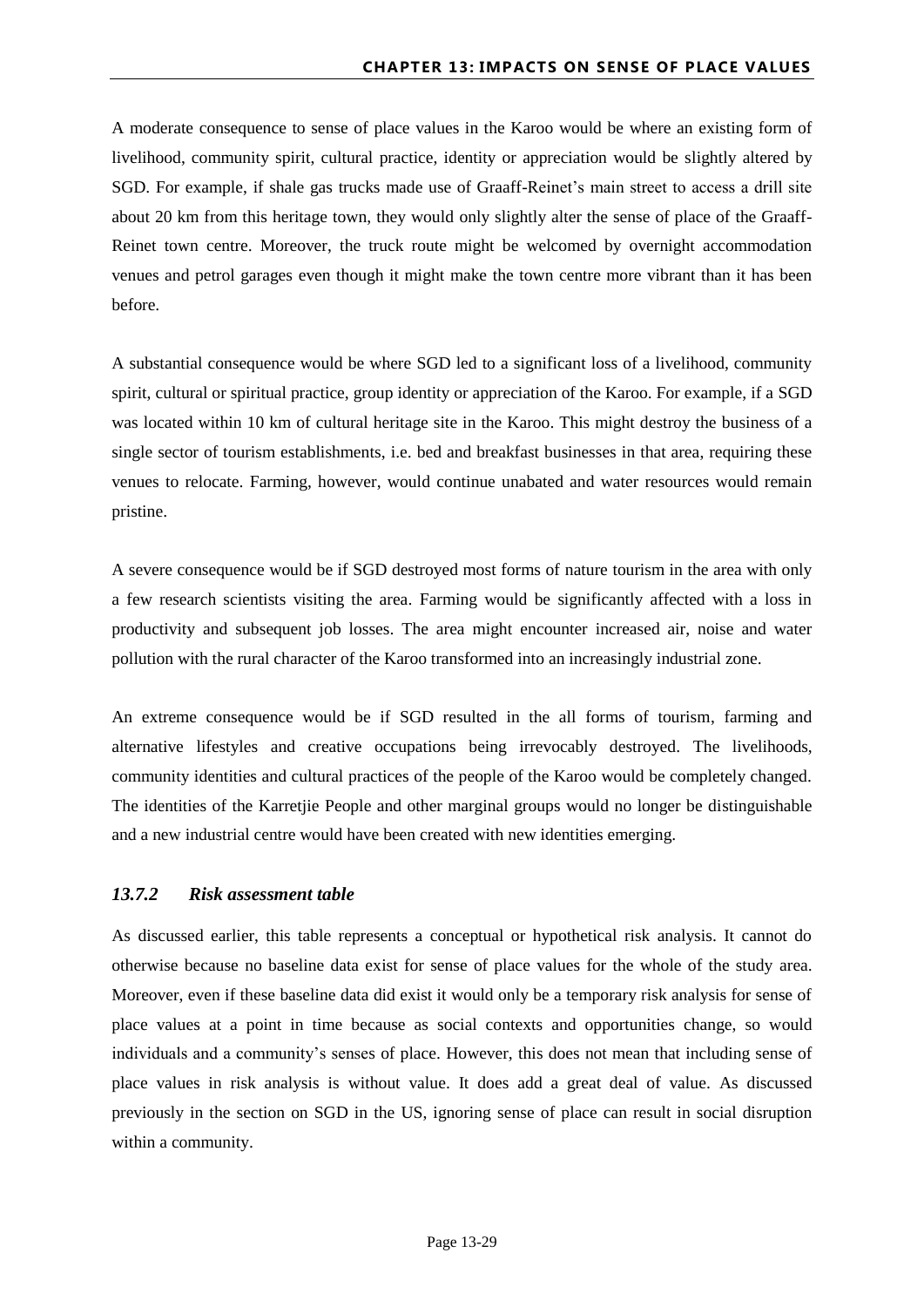While any form of development can affect any individuals or groups sense of place, this does not mean that all senses of place are equally valid. It merely implies that a community's sense of place needs to be negotiated and adjusted continuously as new individuals and groups emerge and as new challenges arise. By making use of desktop expressions of sense of place values in the public domain and grouping them in the four categories below we illustrate the sense of place sensitivities that SGD could unlock in the Karoo. This attempt to represent sense of place values is a first step towards getting it recognised as an important factor to be considered by communities, shale gas developers and governments.

The first category of people addressed in the risk assessment table is the farming community [\(Table](#page-32-1)  [13.1\)](#page-32-1). The Reference Case scenario where no SGD occurs means that no threat to sense of place will occur for this group. In the Exploration Only scenario where widespread seismic surveys and stratigraphic drilling take place, but no further development, there might be a slight risk to sense of place of the farming community, even though it is temporary, because perceptions of water contamination and noise levels will play a role. Mitigatory measures that involve regular feedback to the community on the quality of water sources are likely to be adequate.

In the Small Gas scenario where exploration and limited development occurs, SGD is expected to pose moderate risk without mitigation, especially in areas less than 10 km away from the site, and a low risk with mitigation. Mitigation in the form of substantial monetary compensation for farmland is likely to be necessary to encourage farmers to continue farming. This is because those who receive the monetary compensation would still have to purchase another farm and finding suitable land takes time, as does building up knowledge of the new area. Moreover, the farmer might have built significant infrastructure on their current farm that would take time to replace elsewhere. It is also however, not clear how farm labourers, would be compensated if a farm was sold, this would need to be part of any mitigation plan. Regular feedback to farmers by SGD developers regarding water contamination threats and air pollution would be also be necessary if they chose to stay on in the area and relinquish only a part of their farm.

The Big Gas scenario, where extensive SGD occurs, poses a high risk to sense of place values if no mitigation is offered and a moderate risk if substantial mitigation in the form of monetary compensation and regularly feedback on water and air pollution is offered.

The second group of people whose sense of place values are assessed are the Karretjie People [\(Table](#page-32-1)  [13.1\)](#page-32-1). We have assumed that in the Reference Case, where no SGD occurs, their sense of place will largely continue unaltered. Without actual investigation it is difficult to ascertain if this is true but it is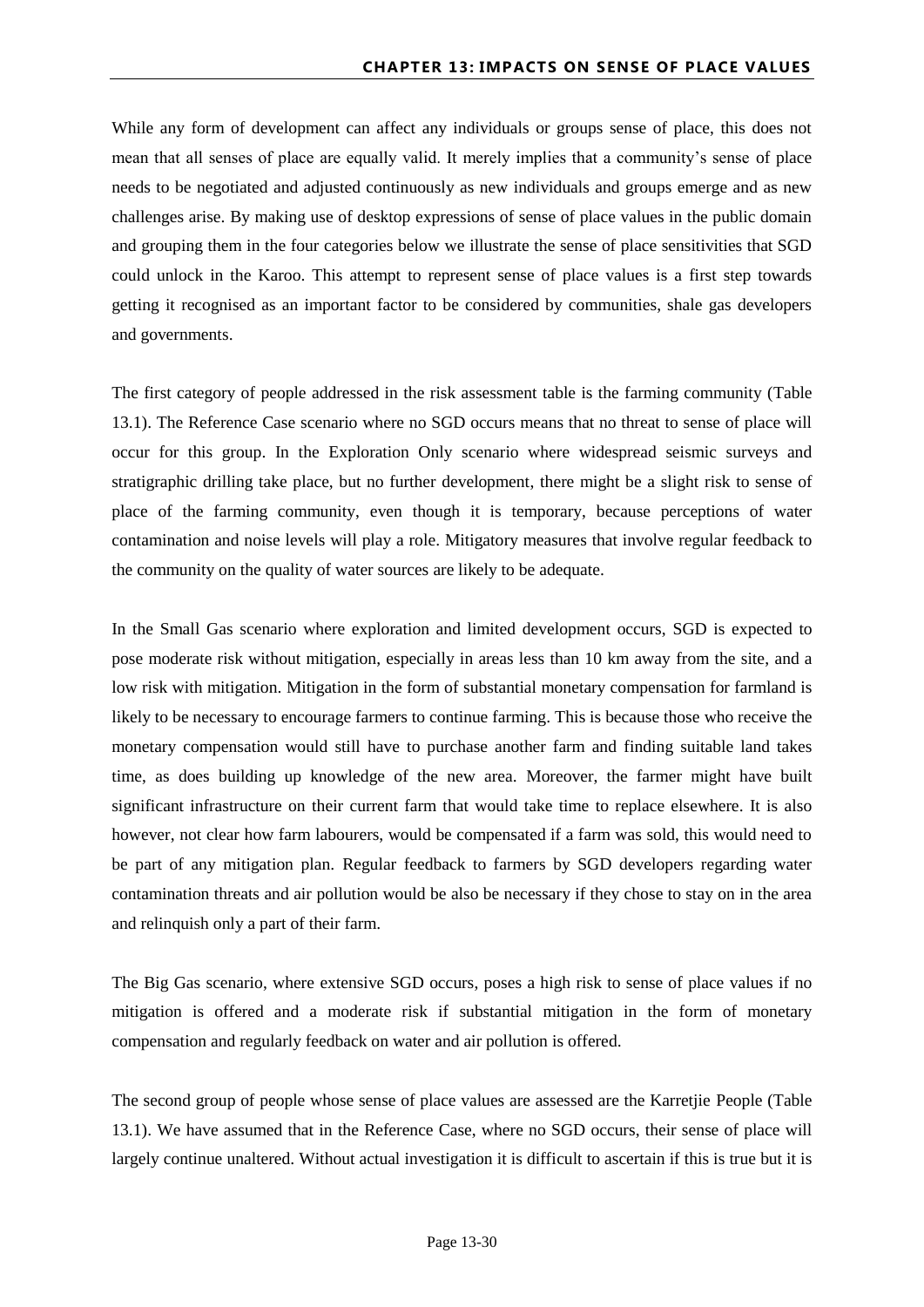a conservative assumption that their precarious livelihoods will continue. The Exploration Only scenario, where widespread seismic surveys and stratigraphic drilling takes place, but no further development; they are likely to have an altered sense of place but with mitigation in the form of alternative roads for trucks so as not to disturb their migrations; risk could be removed. However, in the Small- and Big Gas scenarios, where there is limited and then extensive SGD that affects farming; their sense of place is expected to be moderately at risk and then highly at risk, respectively, if no compensation is offered. If substantial monetary compensation as well as jobs are offered; their identities and sense of place would remain at risk but they might not find this a negative option, given their current marginal existence. It is for this reason that risk to sense of place is considered low to moderate when mitigation is offered.

Lifestyle farmers, creatives, retirees, tourists and scientists are, by and large, [\(Table 13.1\)](#page-32-1) the most likely to have their sense of place offended by SGD. They are interested in the Karoo because of its remoteness and uniqueness and the value they place on the Karoo in its pristine state. The Reference Case, where nothing changes, is first prize to them. In the Exploration Only scenario where exploration occurs but no development takes place, they will experience moderate risk, if they are not compensated. Mitigation in this instance would require continual SGD developer feedback on water contamination, noise and air pollution. Moreover, mitigation would need to address the visual aspects of SGD so that it had very limited visibility. Monetary compensation might satisfy some of the people in this category who are in need of supplementary income; others might simply decide to relocate because they can afford to move away.

Shale gas developers, low-skilled workers, and unemployed youth value the Karoo in its transformed state [\(Table 13.1\)](#page-32-1). They are in favour of an industrial sense of place in the Karoo because it has the potential to bring about the most jobs or revenue. The unemployed and low-skilled workers do not necessarily see the Karoo positively if they cannot find employment. While they may see the area as their historical home, their future existence here is at risk without access to work. The current existing land uses as well as natural and cultural sites do not provide this group with sufficient access to jobs. The Reference Case scenario, where it is business as usual in the Karoo and no SGD takes place, is unacceptable to them. Mitigation in this instance is a job or an alternative cost effective site to conduct SGD. If they are not compensated for this wasted opportunity for revenue and/or jobs; their sense of place will be negatively affected.

However, with mitigation in the form of other jobs or other possible areas to prospect for shale gas they are likely to be easily satisfied. In the Exploration Only scenario they would be satisfied if other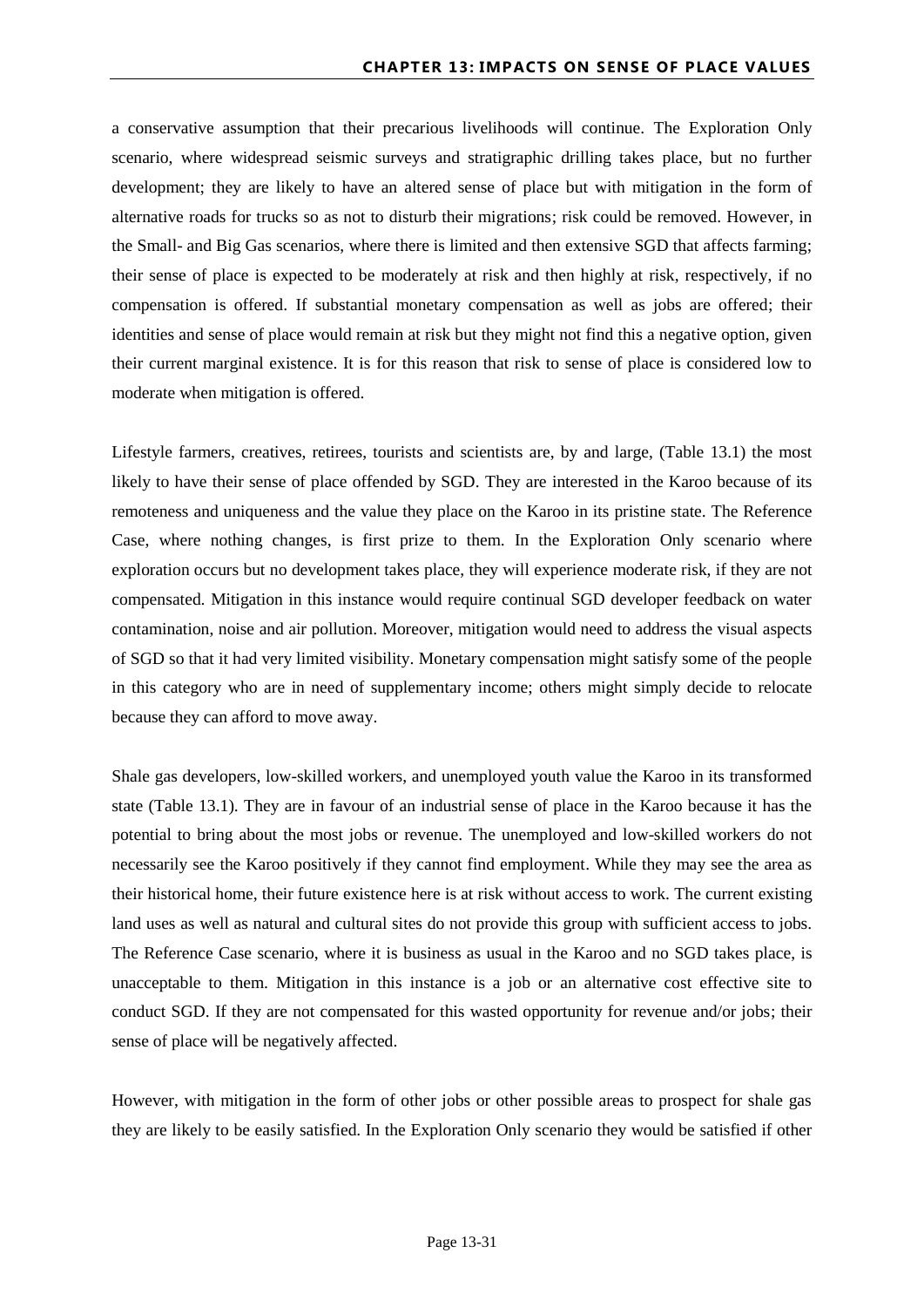<span id="page-32-1"></span>opportunities were made available in the form of jobs or other sites. The Small and Big Gas scenarios would be second and first prize to them, respectively.

| Impact                                                                                                         | <b>Scenario</b>     | <b>Location</b>                                                                  | Without mitigation |                       |             | With mitigation |                       |                 |
|----------------------------------------------------------------------------------------------------------------|---------------------|----------------------------------------------------------------------------------|--------------------|-----------------------|-------------|-----------------|-----------------------|-----------------|
|                                                                                                                |                     |                                                                                  | Consequence        | <b>Likelihood</b>     | <b>Risk</b> | Consequence     | Likelihood            | <b>Risk</b>     |
| Loss of sense<br>of place to<br>farmers, farm<br>labourers,<br>emerging<br>farmers and<br>land claimants       | Reference<br>Case   | The<br>Karoo as<br>a Region                                                      | Slight             | Extremely<br>unlikely | Very low    | Slight          | Extremely<br>unlikely | Very low        |
|                                                                                                                | Exploration<br>Only |                                                                                  | Slight             | Likely                | Very low    | Slight          | Very<br>unlikely      | <b>Very Low</b> |
|                                                                                                                | Small Gas           |                                                                                  | Moderate           | Very likely           | Moderate    | Moderate        | Not likely            | Low             |
|                                                                                                                | Big Gas             |                                                                                  | Severe             | Very likely           | High        | Severe          | Not Likely            | Moderate        |
| Loss of sense<br>of place to<br>Karretjie<br>People                                                            | Reference<br>Case   | The<br>Karoo as<br>a Region                                                      | Slight             | Extremely<br>unlikely | Very low    | Slight          | Extremely<br>unlikely | Very low        |
|                                                                                                                | Exploration<br>Only |                                                                                  | Moderate           | Likely                | Low         | Moderate        | Not Likely            | Low             |
|                                                                                                                | Small Gas           |                                                                                  | Substantial        | Likely                | Moderate    | Substantial     | Very<br>Unlikely      | Low             |
|                                                                                                                | <b>Big Gas</b>      |                                                                                  | Severe             | Likely                | High        | Substantial     | Not Likely            | Moderate        |
| Loss of sense<br>of place to<br>lifestyle<br>farmers.<br>creatives,<br>retirees.<br>tourists and<br>scientists | Reference<br>Case   | The<br>Karoo as<br>a Region                                                      | Slight             | Extremely<br>unlikely | Very low    | Slight          | Extremely<br>unlikely | Very low        |
|                                                                                                                | Exploration<br>Only |                                                                                  | Substantial        | Likely                | Moderate    | Moderate        | Likely                | Low             |
|                                                                                                                | Small Gas           |                                                                                  | Severe             | Likely                | High        | Substantial     | Likely                | Moderate        |
|                                                                                                                | <b>Big Gas</b>      |                                                                                  | Extreme            | Very likely           | Very high   | Severe          | Likely                | High            |
| Loss of sense<br>of place to<br>SGD, low-<br>skilled<br>workers.<br>unemployed<br>youth                        | Reference<br>Case   | Places<br>within<br>sight or<br>sound of<br>wellfields<br>or other<br>facilities | Extreme            | Very Likely           | Very High   | Substantial     | Likely                | Moderate        |
|                                                                                                                | Exploration<br>Only |                                                                                  | Substantial        | Likely                | Moderate    | Moderate        | Likely                | Low             |
|                                                                                                                | Small Gas           |                                                                                  | Slight             | Extremely<br>unlikely | Very low    | Slight          | Extremely<br>unlikely | Very low        |
|                                                                                                                | Big Gas             |                                                                                  | Slight             | Extremely<br>unlikely | Very low    | Slight          | Extremely<br>unlikely | Very low        |

Table 13.1: Risk assessment table

#### <span id="page-32-0"></span>**13.8 Best practice guidelines and monitoring requirements**

No best practice guidelines exist to measure or monitor the full range of sense of place values. As mentioned earlier; sense of place values are only beginning to be introduced into risk analysis. It is also true that South Africa's EIA and development planning practices inadequately address sense of place issues. More research is required into how these processes can be better informed by sense of place values.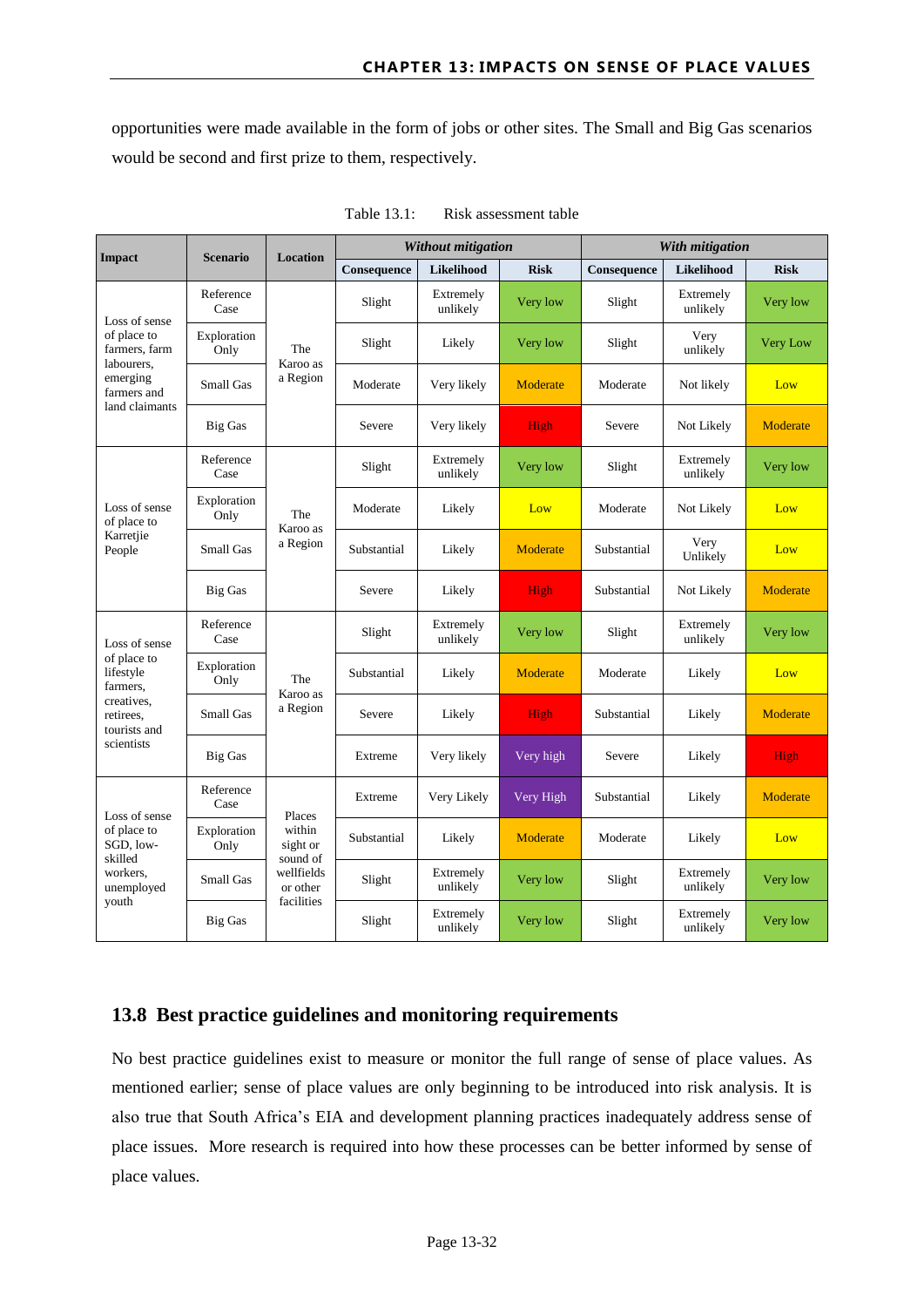It is suggested that Likert scale quantitative research surveys where sense of place values of affected communities are empirically researched and made public should be mandatory in public participation processes - as should further ethnographic research and other qualitative methods, where individuals were found to be at moderate and extreme risk. Cases of potential extreme displacement of people and communities where no compensation would suffice should be highlighted and addressed in these public meetings.

Moreover, it is proposed in cases where no acceptable compensation is feasible with regard to loss of sense of place, that the prevention of any form of development be considered.

#### <span id="page-33-0"></span>**13.9 Gaps in knowledge**

Sense of place values within SGD are only beginning to be researched. There is therefore inadequate literature and research on how it can be meaningfully included in risk analysis. Moreover, the information on sense of place values provided for this scientific assessment cannot be regarded as conclusive. Without empirical research into sense of place values at specific sites with specific communities and individuals, it is impossible to be definitive and can only be really conceptual and hypothetical. By conducting a value analysis of sense of place values of groups whose views were available on the internet, we were, however, able to provide red flags of possible areas of conflict. For a more definitive risk analysis to inform decision-making an empirical baseline study of sense of place values would need to be done in the affected regions of the Karoo.

#### <span id="page-33-1"></span>**13.10 References**

- Atkinson, D. 2016. Is South Africa's Great Karoo region becoming a tourism destination? *Journal of Arid Environments*, *127*, 199-210.
- Atkinson, D., Schenk, R., Matebesi, Z., Badenhorst, K., Umejesi, I. and Pretorius, L. 2016. Impacts on Social Fabric. In Scholes, R., Lochner, P., Schreiner, G., Snyman-Van der Walt, L. and de Jager, M. (eds.). 2016. Shale Gas Development in the Central Karoo: A Scientific Assessment of the Opportunities and Risks. CSIR/IU/021MH/EXP/2016/003/A, ISBN 978-0-7988-5631-7
- Badenhorst, I. 2013. Affordable Karoo cottages perfect retirement option. Heraldlive, 23 July. <http://www.heraldlive.co.za/affordable-karoo-cottages-perfect-retirement-option/> 13 February 2016.
- Bloemfontein National Museum website. 2016. [http://www.nasmus.co.za/exhibitions/permanent](http://www.nasmus.co.za/exhibitions/permanent-exhibitions/palaeontology%20%20Accessed%2013%20February%202016)[exhibitions/palaeontology Accessed 13 February 2016.](http://www.nasmus.co.za/exhibitions/permanent-exhibitions/palaeontology%20%20Accessed%2013%20February%202016)
- Botes, R 2015. Each, Touch and Taste the Karoo in the Industrial Karoo Fear & Loss. South Gallery of the Pretoria Art Museum on March 4.
- Cape Town Heritage Trust website. 2016. [http://www.heritage.org.za/karoo\\_heritage.htm](http://www.heritage.org.za/karoo_heritage.htm) Accessed 13 February 2016.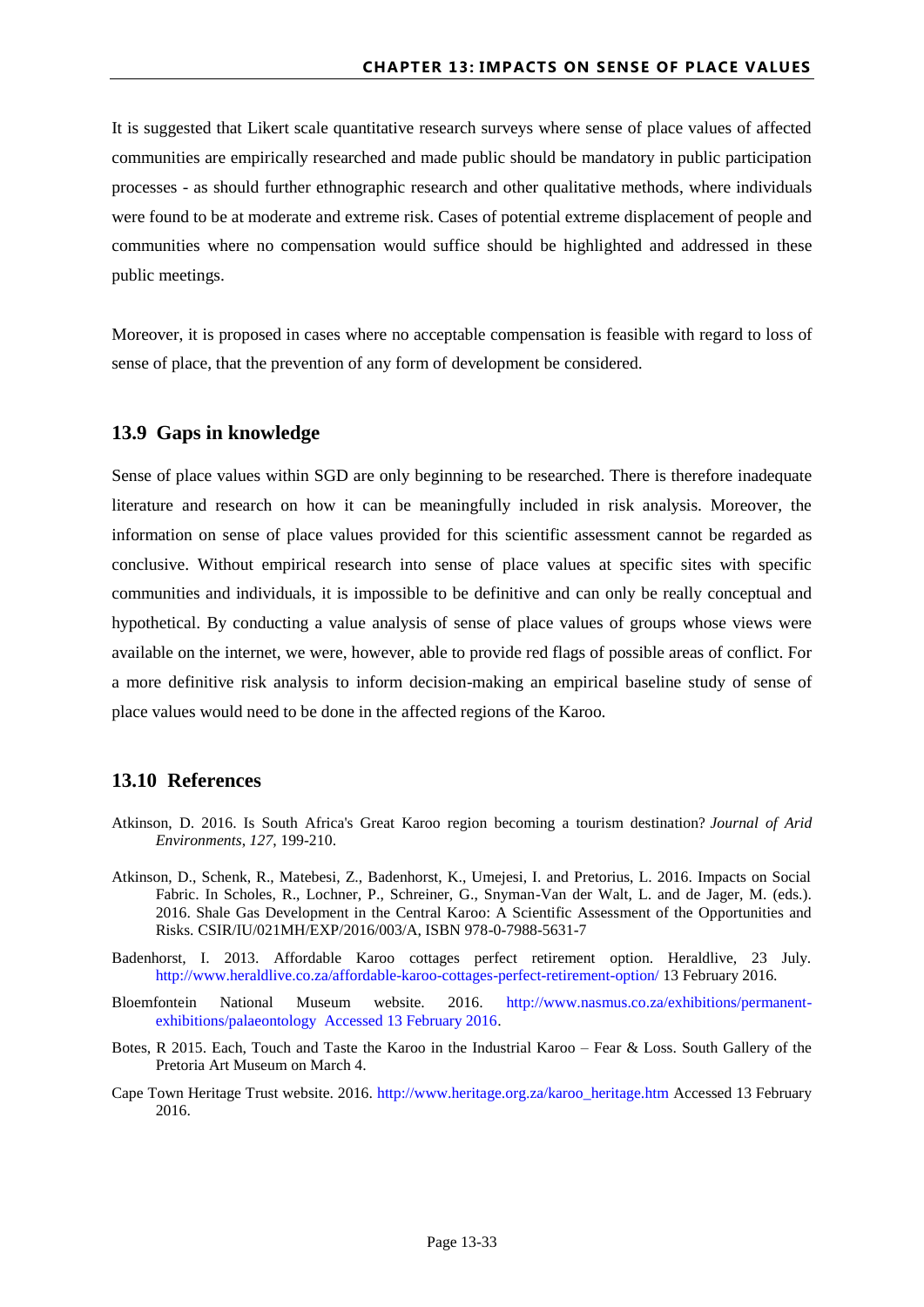- Department of Mineral Resources (DMR). 2012. Executive summary: Investigation of Hydraulic Fracturing in the Karoo basin of South Africa. 11 September [http://www.dmr.gov.za/publications/summary/182](http://www.dmr.gov.za/publications/summary/182-report-on-hydraulic-fracturing/852-executive-summary-investigation-of-hydraulic-fracturing-in-the-karoo-basin-of-south-africa.html %20Accessed%2013%20February%202016) [report-on-hydraulic-fracturing/852-executive-summary-investigation-of-hydraulic-fracturing-in-the](http://www.dmr.gov.za/publications/summary/182-report-on-hydraulic-fracturing/852-executive-summary-investigation-of-hydraulic-fracturing-in-the-karoo-basin-of-south-africa.html %20Accessed%2013%20February%202016)[karoo-basin-of-south-africa.html](http://www.dmr.gov.za/publications/summary/182-report-on-hydraulic-fracturing/852-executive-summary-investigation-of-hydraulic-fracturing-in-the-karoo-basin-of-south-africa.html %20Accessed%2013%20February%202016) Accessed 13 February 2016.
- De Jongh, M. 2004. Strangers in their own land: social resources and domestic fluidity of the peripatetic Karretjie People of the South African Karoo. In Berland, J.C. and Rao, A. (eds.) Customary Strangers, Praeger, London.
- De Jongh, M. 2008. Identity, community and land claims: the people of Kutama face cotemporary South African realities. *The International Journal of the Humanities,6*.
- De Jongh, M. 2012. Roots and Routes Karretjie People of the Great Karoo. The marginalisation of a South African first people. Pretoria, Unisa Press.
- Du Toit, J. 2016a. Fracking vs Farming <http://karoospace.co.za/fracking-vs-farming-karoo/> Accessed 13 February 2016.
- Du Toit, J. 2016b. Karoo the Beginners Guide. [http://karoospace.co.za/karoo-the-beginners-guide/.](http://karoospace.co.za/karoo-the-beginners-guide/) Accessed 13 February 2016.
- Du Toit, K. 2015. The Industrial Karoo Fear & Loss. South Gallery of the Pretoria Art Museum on March 4.
- Du Venage, G. 2013. For Better or For Worse Fracking in the Rustic Karoo. Interpress News Agency. November 25. <http://www.ipsnews.net/2013/11/for-better-or-for-worse-fracking-in-the-rustic-karoo/> Accessed 13 February 2016.
- Econometrix Press Release. 2012. Economic report: Karoo shale gas development could boost GDP and create hundreds of thousands of jobs. [http://www.shell.com/content/dam/shell/static/zaf/downloads/aboutshell/econometrix/econometrix](http://www.shell.com/content/dam/shell/static/zaf/downloads/aboutshell/econometrix/econometrix-pressrelease.pdf)[pressrelease.pdf](http://www.shell.com/content/dam/shell/static/zaf/downloads/aboutshell/econometrix/econometrix-pressrelease.pdf) Accessed 13 February 2016.
- Eggink, J.W. 2011a. South Africa's energy challenge and opportunity. [http://s02.static](http://s02.static-shell.com/content/dam/shell/static/zaf/downloads/aboutshell/upstream/karoo-communications/karroo-comms-energychallengeandopportunity.pdf)[shell.com/content/dam/shell/static/zaf/downloads/aboutshell/upstream/karoo-communications/karroo](http://s02.static-shell.com/content/dam/shell/static/zaf/downloads/aboutshell/upstream/karoo-communications/karroo-comms-energychallengeandopportunity.pdf)[comms-energychallengeandopportunity.pdf](http://s02.static-shell.com/content/dam/shell/static/zaf/downloads/aboutshell/upstream/karoo-communications/karroo-comms-energychallengeandopportunity.pdf) Accessed 13 February 2016.
- Eggink, J.W. 2011b. Exploring for gas in the Karoo. [http://s04.static](http://s04.static-shell.com/content/dam/shell/static/zaf/downloads/aboutshell/upstream/karoo-communications/karroo-comms-exploringforgas.pdf)[shell.com/content/dam/shell/static/zaf/downloads/aboutshell/upstream/karoo-communications/karroo](http://s04.static-shell.com/content/dam/shell/static/zaf/downloads/aboutshell/upstream/karoo-communications/karroo-comms-exploringforgas.pdf)[comms-exploringforgas.pdf](http://s04.static-shell.com/content/dam/shell/static/zaf/downloads/aboutshell/upstream/karoo-communications/karroo-comms-exploringforgas.pdf) Accessed 13 February 2016.
- Engelbrecht, R. 2016. Comments on Calitzdorp. [https://www.safarinow.com/destinations/calitzdorp/reviews.](https://www.safarinow.com/destinations/calitzdorp/reviews) Accessed 13 February 2016.
- Horlings, L. G. 2015. Values in place: A value-oriented approach toward sustainable place-shaping. *Regional Studies, Regional Science*, *2*(1), 257-274.
- Ingle, M. 2013. Counterurbanisation and the emergence of a post-productivist economy in South Africa's arid Karoo region 1994-2010.
- Jacquet, J. B., and Stedman, R.C. 2014. The risk of social-psychological disruption as an impact of energy development and environmental change. *Journal of Environmental Planning and Management*, *57*(9), 1285-13.
- Jansenville Agricultural Society, 2016. Stakeholder comments on the Strategic Environmental Assessment of Shale Gas Development in the Karoo.
- Karoospace. 2012. Threat of Fracking Unites Karoo Communities. 28 July. [http://karoospace.co.za/threat-of](http://karoospace.co.za/threat-of-fracking-unites-karoo-communities/)[fracking-unites-karoo-communities/](http://karoospace.co.za/threat-of-fracking-unites-karoo-communities/) Accessed 13 February 2016.
- Karoo Hoogland Municipality Draft Revised Integrated Development Plan. 2015/2016. [http://www.karoohoogland.gov.za/wp-content/uploads/2015/06/DRAFT-KAROO-HOOGLAND-IDP-](http://www.karoohoogland.gov.za/wp-content/uploads/2015/06/DRAFT-KAROO-HOOGLAND-IDP-REVISED-2015-2016-APRIL-2015.pdf)[REVISED-2015-2016-APRIL-2015.pdf](http://www.karoohoogland.gov.za/wp-content/uploads/2015/06/DRAFT-KAROO-HOOGLAND-IDP-REVISED-2015-2016-APRIL-2015.pdf) Accessed 13 February 2016.
- Larson, S., De Freitas, D.M., and Hicks, C.C. 2013. Sense of place as a determinant of people's attitudes towards the environment: Implications for natural resources management and planning in the Great Barrier Reef, Australia. *Journal of environmental management*, *117*, 226-234.
- Marais, C. and du Toit, J. 2016. Moving to the Karoo 12 Handy Survival Hints. karoospace.co.za/moving-tothe-karoo-12-handy-survival-hints/ Accessed 13 February 2016.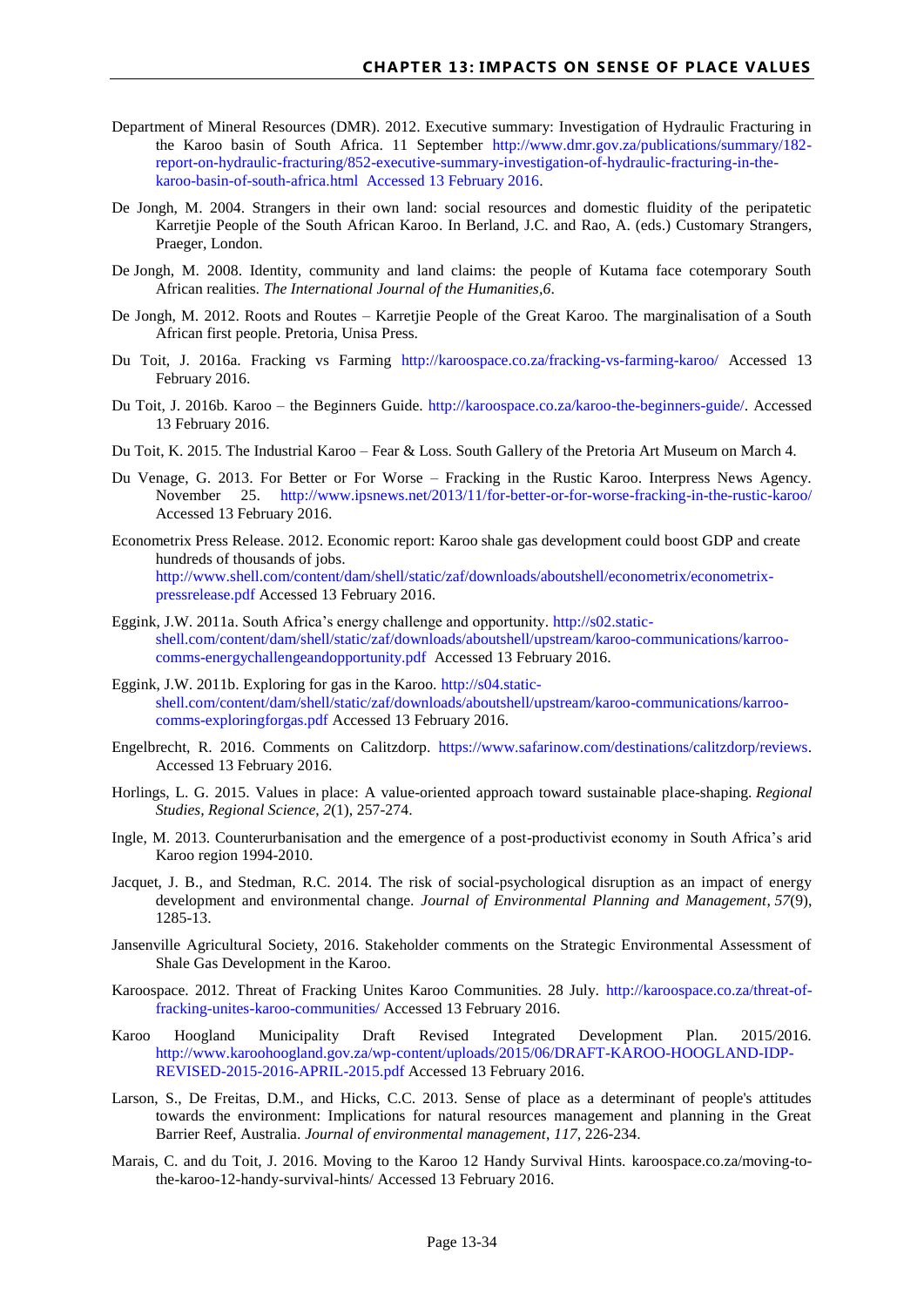- Minaar, J. 2015. Unearthed Documentary in the Industrial Karoo Fear & Loss. South Gallery of the Pretoria Art Museum on March 4
- Morris, D. 2014. "Narrating Biesje Poort: negotiating absence of storyline, vagueness and multivocality in the representation of Southern Kalahari rock engravings." *Critical Arts, 28*(4), 648-669.

Newtown Landscape Architects. 2011. Visual Impact Methodology, Version 10, 14 August 2011.

- Nicolson, A. 2014. A sense of place: new frontiers for the law. The inaugural lecture of Prof Lauretta Feris. <http://www.uct.ac.za/dailynews/?id=8857> Accessed 13 February 2016.
- Oelofse, J. 2012. Another group comes out against Karoo fracking. August, 3. <http://www.bdlive.co.za/articles/2012/08/03/another-group-comes-out-against-karoo-fracking> Accessed 13 February 2016.
- Orton, J., Almond, J., Clarke, N., Fisher, R., Hall, S., Kramer, P., Malan, A., Maguire, J. and Jansen, L. 2016. Impacts on Heritage. In Scholes, R., Lochner, P., Schreiner, G., Snyman- Van der Walt, L. and de Jager, M. (eds.). 2016. Shale Gas Development in the Central Karoo: A Scientific Assessment of the Opportunities and Risks. CSIR/IU/021MH/EXP/2016/003/A, ISBN 978-0-7988-5631-7
- Perry, S. L. 2012. Development, land use, and collective trauma: the Marcellus Shale gas boom in rural Pennsylvania. *Culture, Agriculture, Food and Environment*, *34*(1), 81-92.
- Reuters. 2013. SABC News. Water, wealth and whites SA's potent anti-fracking mix. October, 28. [http://www.sabc.co.za/news/a/fa37fa80419eaffc986fbf17c876c1c7/Water,-wealth-and-whites---SA's](http://www.sabc.co.za/news/a/fa37fa80419eaffc986fbf17c876c1c7/Water,-wealth-and-whites---SA)[potent-anti-fracking-mix](http://www.sabc.co.za/news/a/fa37fa80419eaffc986fbf17c876c1c7/Water,-wealth-and-whites---SA) Accessed 13 February 2016.
- Sangaramoorthy, T., Jamison, A.M., Boyle, M.D., Payne-Sturges, D., Sapkota, A., Milton, D.K., and Wilson, S.M. 2016. Place-Based Perceptions of the Impacts of Fracking along the Marcellus Shale. *Social Science & Medicine*.
- Shenton, S. 2012. Sense of place, social dynamics and development-A case study of Nieu Bethesda, Eastern Cape, South Africa.
- South African Astronomical Observatory Website. 2016. <http://www.saao.ac.za/about/visting/sutherland/> Accessed 13 February 2016.
- Toerien, D., du Rand, G., Gelderblom, C. and Saayman, M. 2016. Impacts on Tourism in the Karoo. In Scholes, R., Lochner, P., Schreiner, G., Snyman- Van der Walt, L. and de Jager, M. (eds.). 2016. Shale Gas Development in the Central Karoo: A Scientific Assessment of the Opportunities and Risks. CSIR/IU/021MH/EXP/2016/003/A, ISBN 978-0-7988-5631-7
- Umejesi, I. 2015. Collective memory, coloniality and resource ownership questions: the conflict of identities in postcolonial Nigeria. *Africa Review*, *7*(1), 42-54.
- United Nations Educational, Scientific and Cultural Organisation. 2016. Succulent Karoo Protected Area. http://www.unesco.org/en/tentativelists/5458/ Accessed 28 July 2016.

Van Rijswijck, E. 2013. SA's emerging farmers on the rise. October, 7. [http://www.southafrica.info/business/economy/development/agriculture-](http://www.southafrica.info/business/economy/development/agriculture-071011.htm#.Vr74N_l97IU#ixzz402ThSCcY)[071011.htm#.Vr74N\\_l97IU#ixzz402ThSCcY](http://www.southafrica.info/business/economy/development/agriculture-071011.htm#.Vr74N_l97IU#ixzz402ThSCcY) Accessed 13 February 2013.

- Van Zyl, H., Fakir, S., Leiman, T. and Standish, B. 2016. Impacts on the Economy. In Scholes, R., Lochner, P., Schreiner, G., Snyman- Van der Walt, L. and de Jager, M. (eds.). 2016. Shale Gas Development in the Central Karoo: A Scientific Assessment of the Opportunities and Risks. CSIR/IU/021MH/EXP/2016/003/A, ISBN 978-0-7988-5631-7
- Williams, D.R. and Stewart, S. 1998. "Sense of place: An elusive concept that is finding a home in ecosystem management." *Journal of forestry, 96*(5), 18-23.
- Willow, A.J., Zak, R., Vilaplana, D., and Sheeley, D. 2014. The contested landscape of unconventional energy development: a report from Ohio's shale gas country. *Journal of Environmental Studies and Sciences*, *4*(1), 56-64.
- Winkler, H., Altieri, K., Clarke, S., Garland, R.M., Kornelius, G. and Meas, M. 2016. Air Quality and Greenhouse Gas Emissions. In Scholes, R., Lochner, P., Schreiner, G., Snyman-Van der Walt, L. and de Jager, M. (eds.). 2016. Shale Gas Development in the Central Karoo: A Scientific Assessment of the Opportunities and Risks. CSIR/IU/021MH/EXP/2016/003/A, ISBN 978-0-7988-5631-7